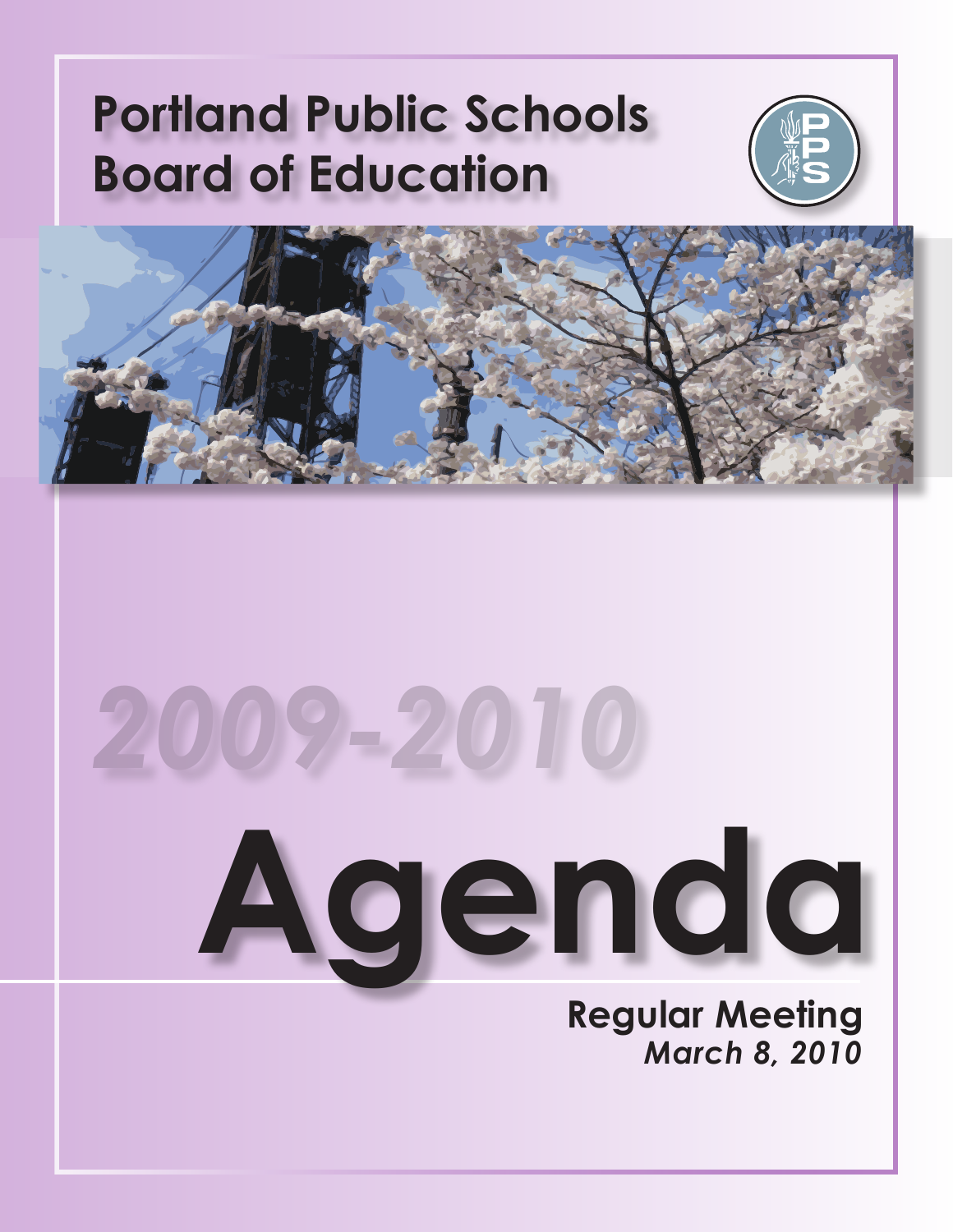| <b>BOARD OF EDUCATION</b>      | <b>Board Auditorium</b>                   |
|--------------------------------|-------------------------------------------|
| <b>Portland Public Schools</b> | <b>Blanchard Education Service Center</b> |
| Regular Meeting                | 501 North Dixon Street                    |
| March 8, 2010                  | Portland, Oregon 97227                    |

 *Note: Those wishing to speak before the School Board should sign the citizen comment sheet prior to the start of the regular meeting. No additional speakers will be accepted after the sign-in sheet is removed, but citizens are*  welcome to sign up for the next meeting. While the School Board wants to hear from the public, comments must *be limited to three minutes. All citizens must abide by the Board's Rules of Conduct for Board meetings.* 

*Citizen comment related to an action item on the agenda will be heard immediately following staff presentation on that issue. Citizen comment on all other matters will be heard during the "Remaining Citizen Comment" time.* 

*This meeting may be taped and televised by the media.* 

#### **AGENDA**

| 1. | <b>STUDENT PERFORMANCE</b>                     | 7:00 pm   |
|----|------------------------------------------------|-----------|
|    | Roseway Heights Upper Grades Chorus            |           |
| 2. | <b>STUDENT TESTIMONY</b>                       | $7:15$ pm |
| 3. | <b>SUPERINTENDENT'S REPORT</b>                 | 7:25 pm   |
| 4. | <b>EXCELLENCE IN TEACHING AND LEARNING</b>     | 7:30 pm   |
|    | High School System Design - (action item)      |           |
| 5. | <b>COMMITTEE REPORTS</b>                       | 9:30 pm   |
|    | <b>Charter School Committee</b>                |           |
|    | <b>Community and Student Affairs Committee</b> |           |
|    | Finance, Audit and Operations Committee<br>٠   |           |
|    | <b>Student Achievement Committee</b>           |           |
| 6. | <b>BUSINESS AGENDA</b>                         | 9:50 pm   |
| 7. | <b>OTHER BUSINESS</b>                          | 9:55 pm   |
| 8. | <b>CITIZEN COMMENT</b>                         | 10:05 pm  |
| 9. | <b>ADJOURN</b>                                 | 10:20 pm  |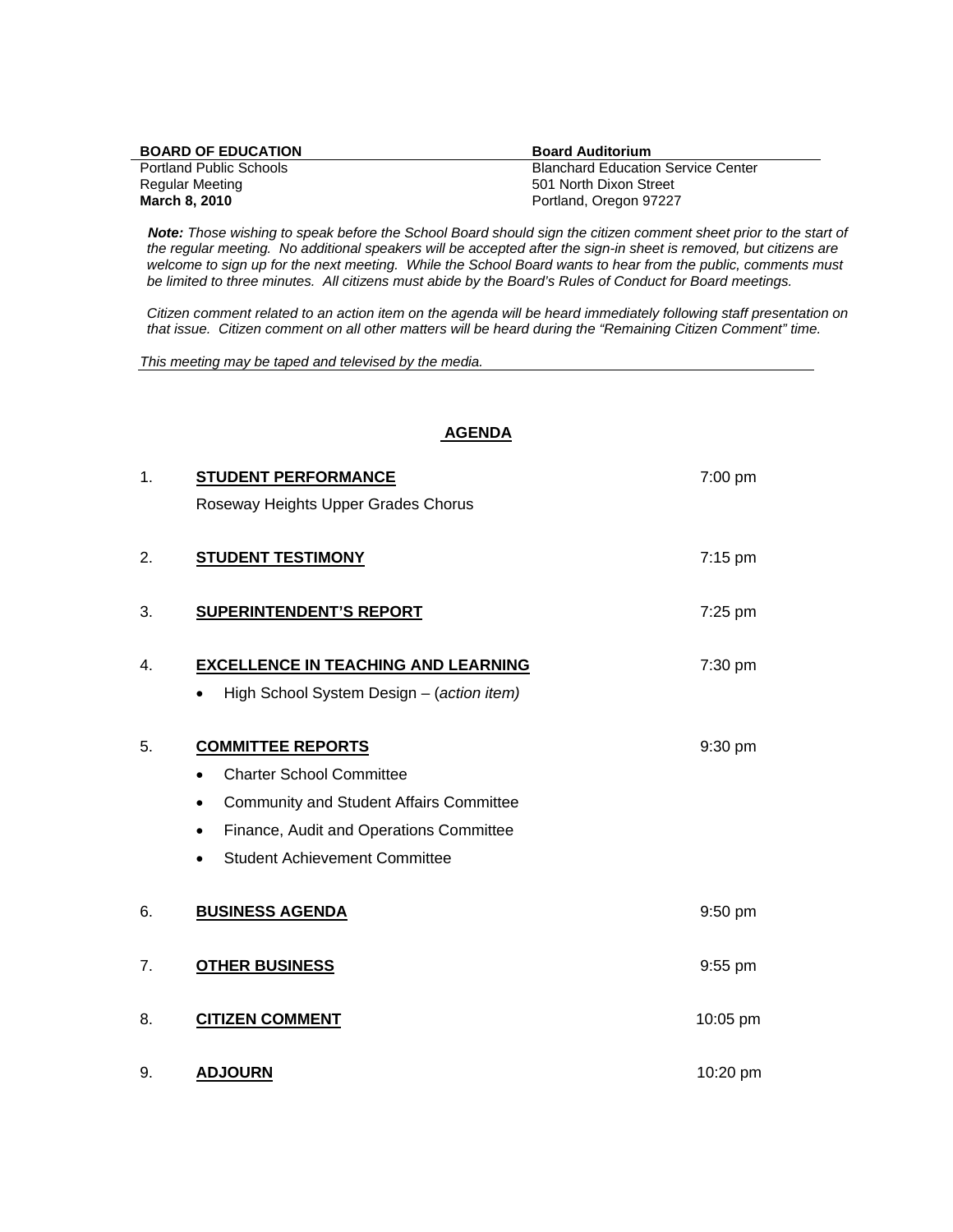*NOTE: The Board's agendas are focused on the five strategic operatives of the District as found in the 2005-2010 Strategic Plan: Excellence in Teaching and Learning; Excellence in Operations and Services; Strong Partnerships with Families and Community; Leadership for Results; and Continuous Learning Ethic.* 

#### **Portland Public Schools Nondiscrimination Statement**

Portland Public Schools recognizes the diversity and worth of all individuals and groups and their roles in society. All individuals and groups shall be treated with fairness in all activities, programs and operations, without regard to age, color, creed, disability, marital status, national origin, race, religion, sex, or sexual orientation.

Board of Education Policy 1.80.020-P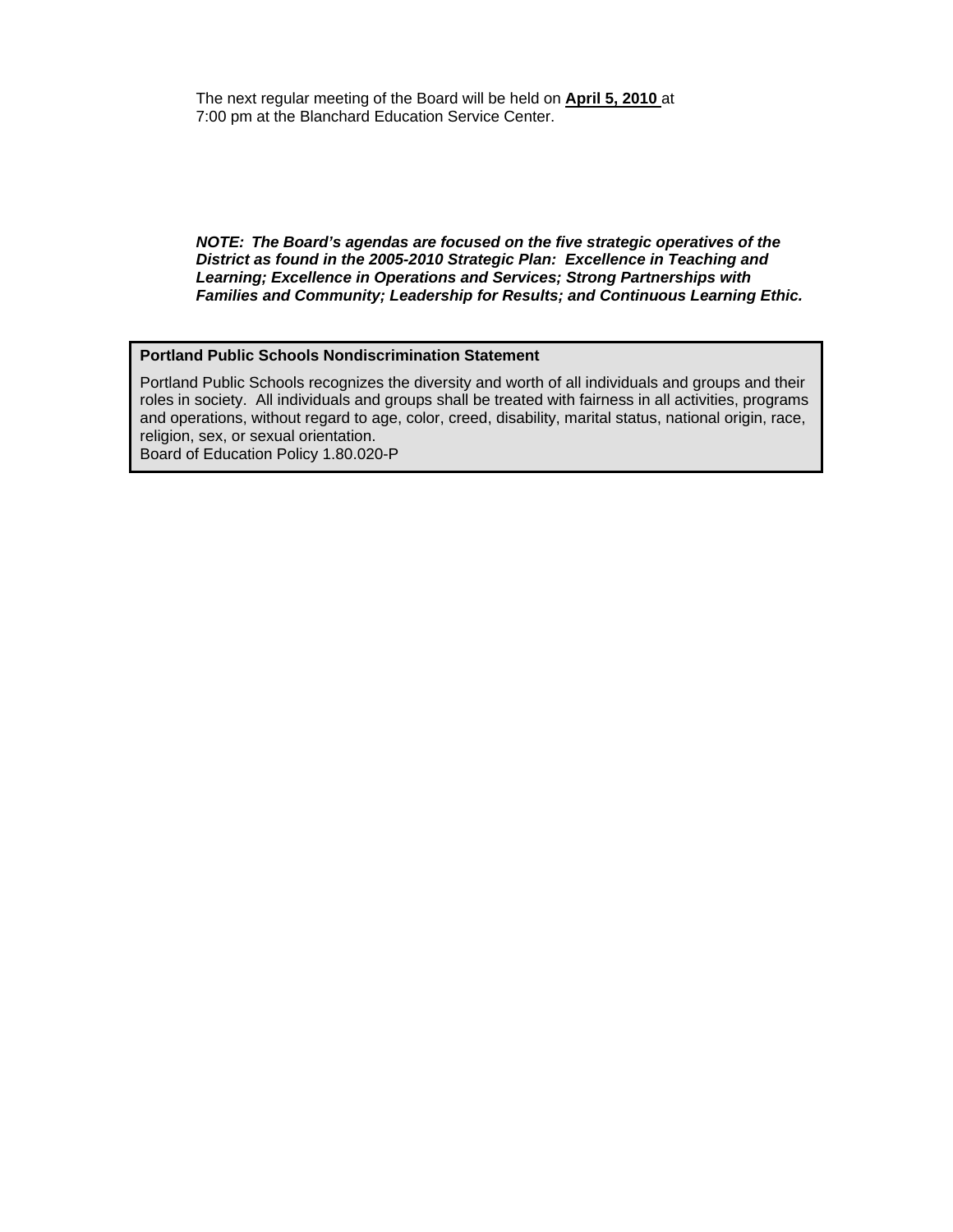### **Roseway Heights Upper Grades Chorus**

Terra Bohannon Carson Cude Melissa Dike Devlin Farmer Chelsea Houston Baxter Marmen Sophie Mobley Nigel Nichols Elliott Prehn Kirsten Rydell Nick Scheer Emily Stephens Trystan Stephens-Tregarth Talia Surbrook Daniela Rose Steven Trout Ella Slupseky

> Crystal Meneses, Artist-in-Residence Music Teacher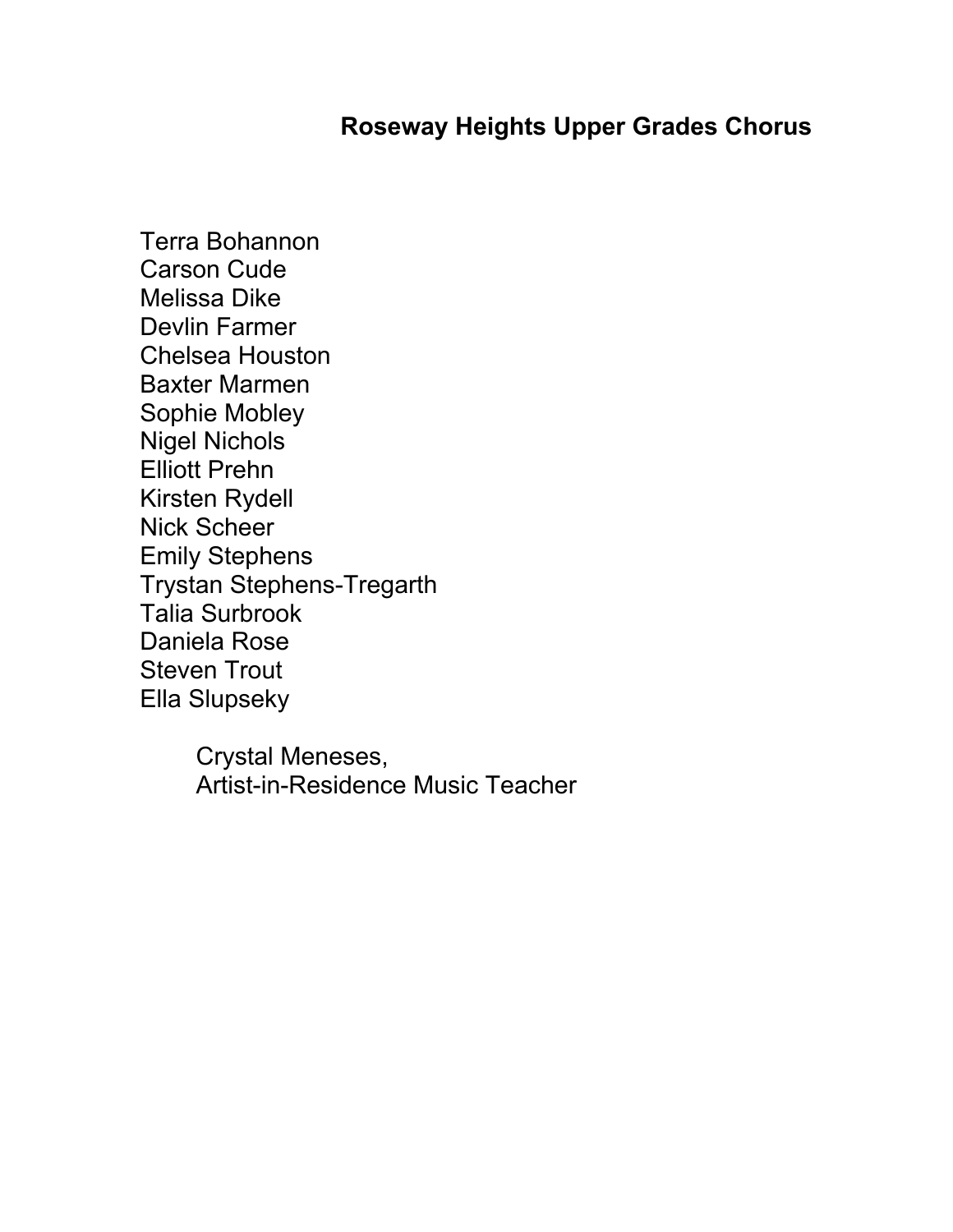#### BOARD OF EDUCATION SCHOOL DISTRICT NO. 1J, MULTNOMAH COUNTY, OREGON

#### INDEX TO THE AGENDA REGULAR BUSINESS MEETING

#### March 8, 2010

**Board Board** Action<br>Number Number Page

#### Personnel

| 4231 |  |  |
|------|--|--|
|------|--|--|

#### Purchases, Bids, Contracts

| 4232 |                                                                              |  |
|------|------------------------------------------------------------------------------|--|
|      | (Starbase Program)                                                           |  |
| 4233 |                                                                              |  |
| 4234 |                                                                              |  |
| 4235 | Expenditure Contracts that Exceed \$25,000 Limit for Delegation of Authority |  |
|      |                                                                              |  |
|      |                                                                              |  |

#### Other Matters Requiring Board Action

| 4236 |  |  |
|------|--|--|
|      |  |  |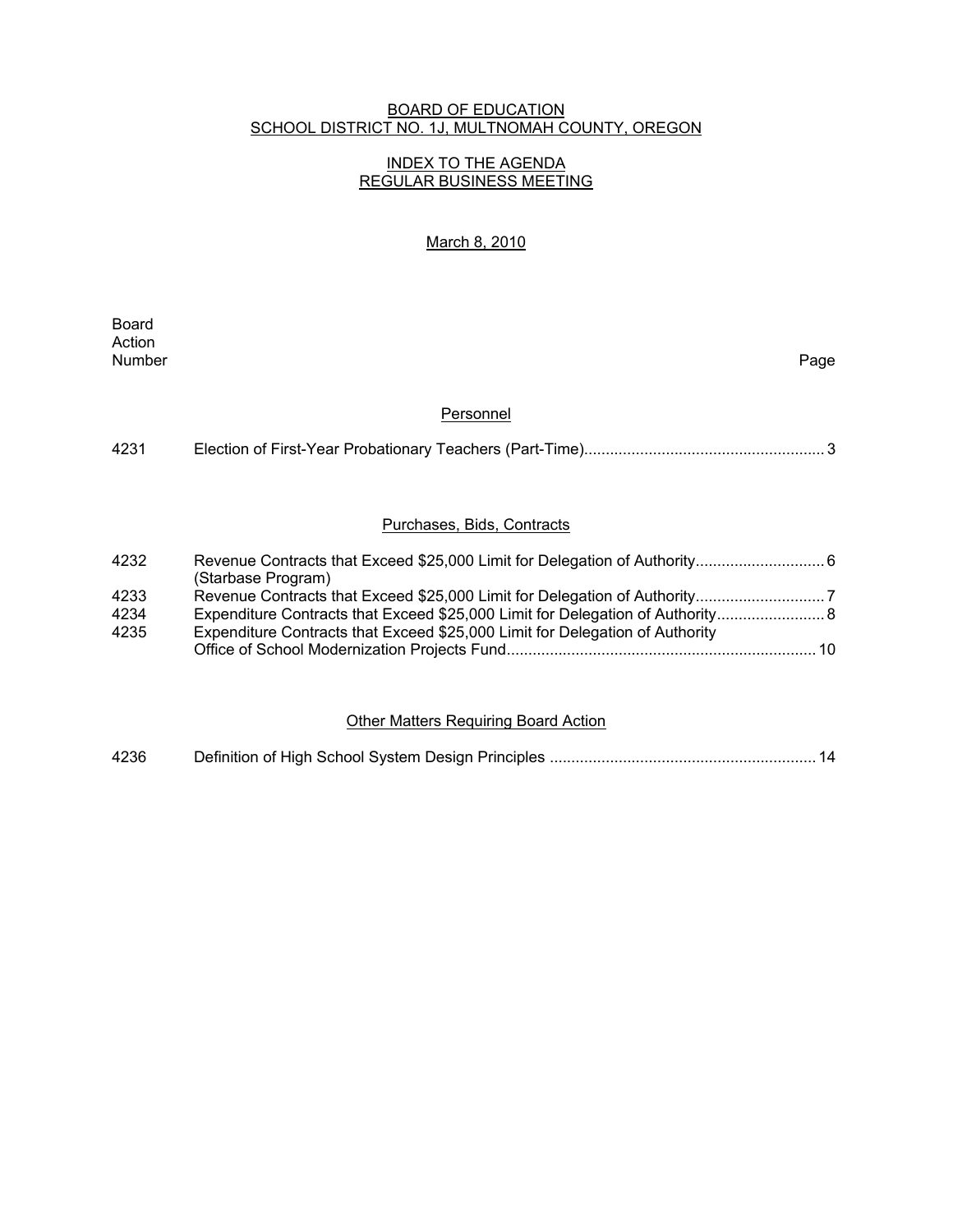#### **Personnel**

The Superintendent RECOMMENDS adoption of the following item:

Numbers 4231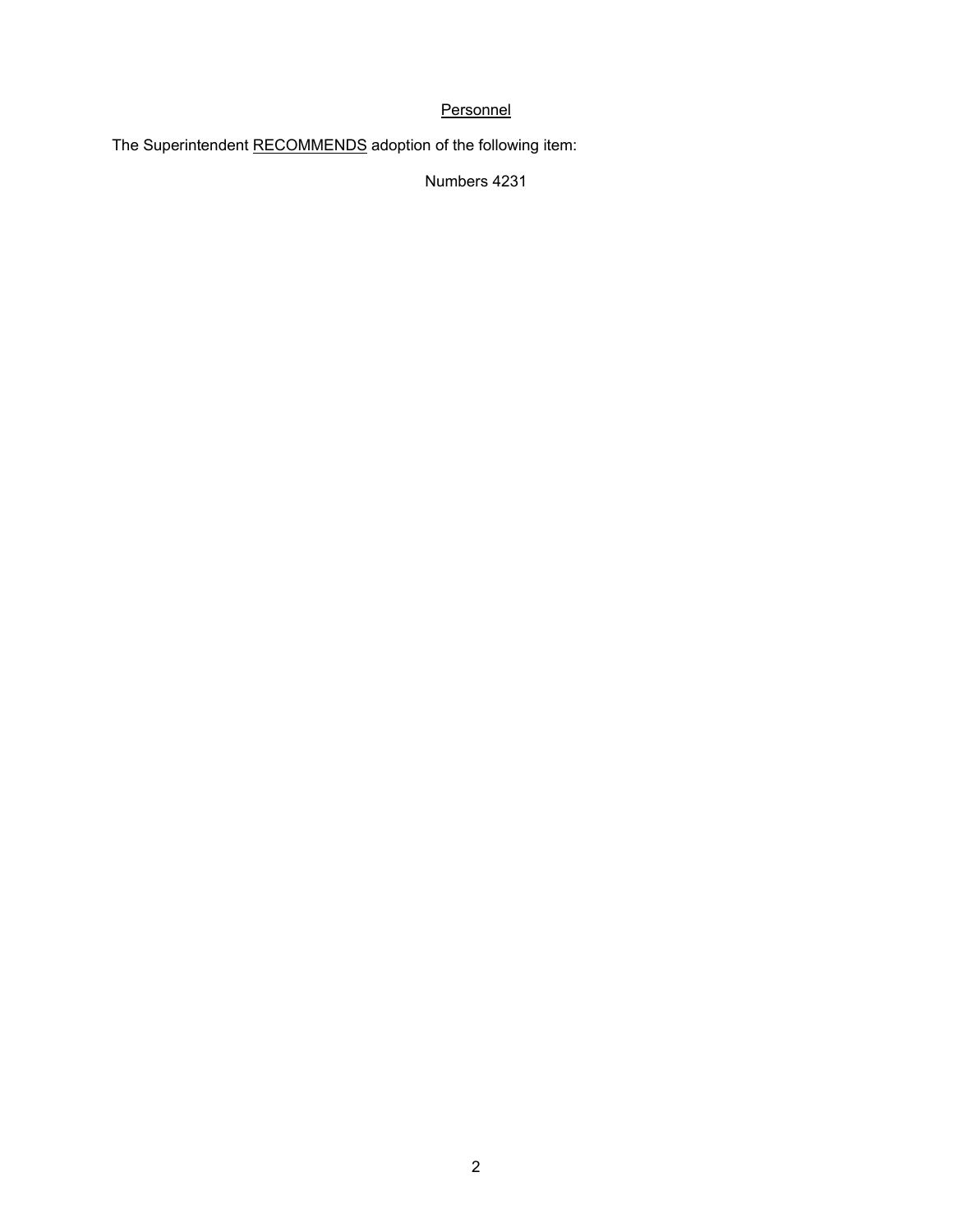#### **RESOLUTION No. 4231**

#### Appointment of Temporary Teachers and Notice of Nonrenewal

#### **RESOLUTION**

The Board of Education accepts the recommendation to designate the following persons as temporary teachers for the term listed below. These temporary contracts will not be renewed beyond their respective termination dates because the assignments are temporary and District does not require the teachers' services beyond completion of their respective temporary assignments.

| <b>Full Name</b>         | Location                  | <b>Job Title</b>          | <b>FTE</b> | <b>Start Date</b> | <b>End Date</b> |
|--------------------------|---------------------------|---------------------------|------------|-------------------|-----------------|
| Duffy, Owen J            | <b>Marshall HS Campus</b> | Teacher-SPED              | 1.00       | 2/2/2010          | 4/17/2010       |
|                          |                           | Learning Center           |            |                   |                 |
| Durkin, Thomas J         | Skyline K-8               | Teacher-K8 Gr 6-8         | 1.00       | 1/19/2010         | 3/29/2010       |
|                          |                           | Math/Science              |            |                   |                 |
| Falcon, Lancelot<br>G.C. | White Shield Home         | Teacher-DART              | 1.00       | 2/2/2010          | 6/18/2010       |
| Johnson, Craig E         | Young Women's             | Teacher-HS                | 1.00       | 2/1/2010          | 4/10/2010       |
|                          | Academy 6-10              | Spanish/French            |            |                   |                 |
| King, Christine L        | da Vinci Arts MS          | Teacher-MS LA/SS          | 0.50       | 2/8/2010          | 6/18/2010       |
| Marron, Deanna J         | Rieke K-5                 | Teacher-ES Gr 2           | 1.00       | 2/11/2010         | 6/18/2010       |
| Meyers, Craig W          | Roseway Heights K-        | Teacher-K8 Gr 7-8         | 1.00       | 2/5/2010          | 5/8/2010        |
|                          | 8                         | Math                      |            |                   |                 |
| Murchison, Jessica       | <b>Benson HS</b>          | Teacher-HS Spanish        | 1.00       | 2/1/2010          | 6/18/2010       |
| Е                        |                           |                           |            |                   |                 |
| Neidig, Kirsti H         | George MS                 | Teacher-MS Math/Tech      | 1.00       | 2/2/2010          | 6/18/2010       |
| Olivera, Christine       | PASO (Ptld                | Teacher-DART PASO         | 1.00       | 2/1/2010          | 6/18/2010       |
| M                        | Adolescent Serv OR)       |                           |            |                   |                 |
| Rees, Mark C             | Roosevelt HS              | Teacher-HS                | 0.275      | 2/2/2010          | 6/18/2010       |
|                          | Campus                    | <b>Reading/Test Coord</b> |            |                   |                 |
| Sahib, Tiffany R         | Beach PK-8                | Teacher-K8 Gr 2 Dual      | 1.00       | 1/19/2010         | 4/17/2010       |
|                          |                           | Lang                      |            |                   |                 |
| Sievers, Allyson         | Rosa Parks K-5            | Teacher-ES Gr PK          | 1.00       | 2/9/2010          | 6/18/2010       |
| Kate                     |                           |                           |            |                   |                 |
| Smith, Veronica A        | Chapman K-5               | <b>Student Management</b> | 0.75       | 1/15/2010         | 3/20/2010       |
|                          |                           | Specialist                |            |                   |                 |
| Speer, Natalie L         | Harrison Park K-8         | Teacher-ES                | 0.70       | 1/20/2010         | 6/18/2010       |
|                          |                           | ESL/Bilingual             |            |                   |                 |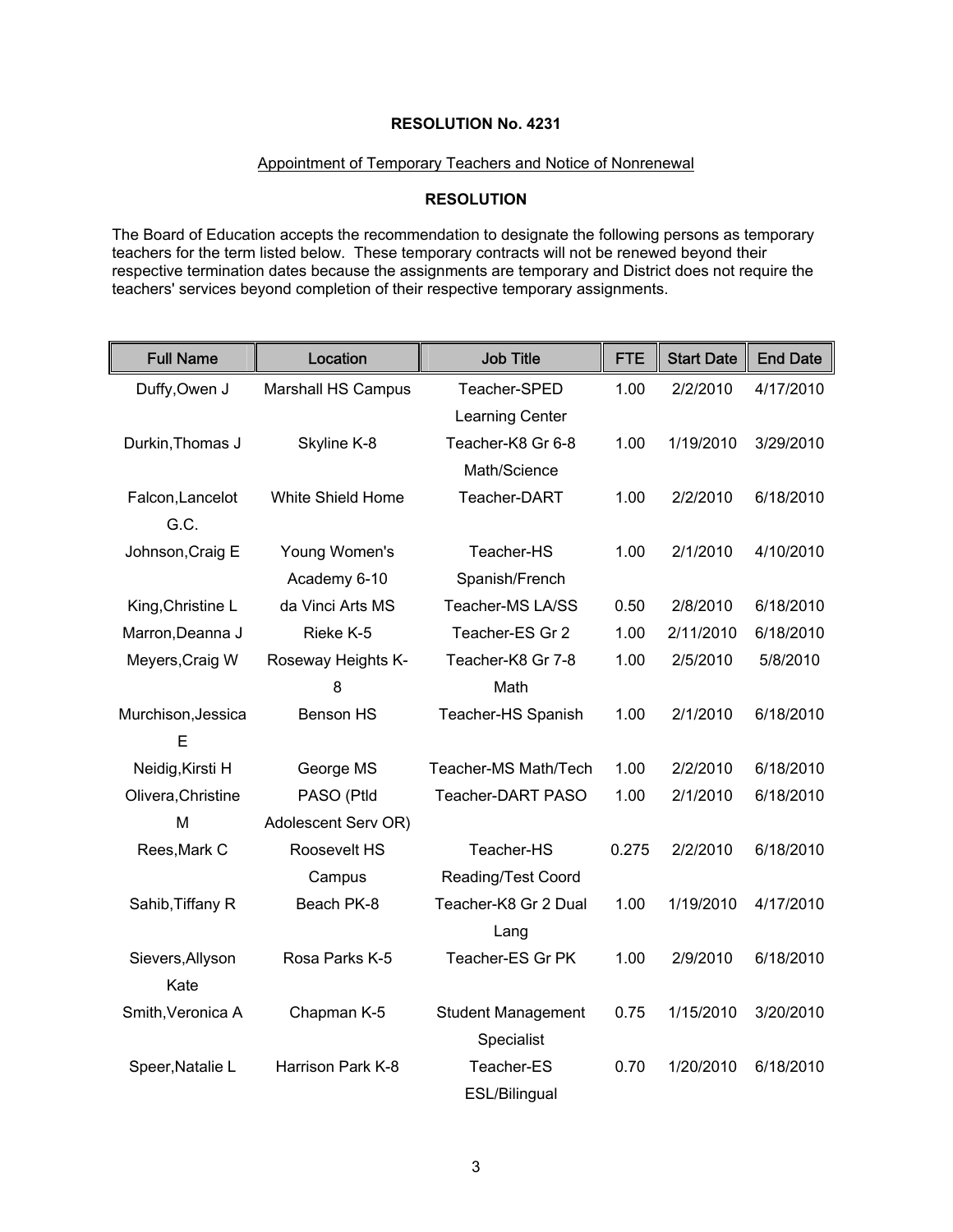| Thompson, Becky    | Maplewood K-5   | Teacher-ES Music     | 0.50 | 1/15/2010 | 6/18/2010 |
|--------------------|-----------------|----------------------|------|-----------|-----------|
|                    |                 |                      |      |           |           |
| Valentine, Sally J | George MS       | Teacher-MS Gr 6 Math | 0.40 | 2/2/2010  | 6/18/2010 |
| Walker, Jennifer L | Forest Park K-5 | Teacher-ES Gr K-1    | 1.00 | 1/25/2010 | 6/18/2010 |

*H. Harris*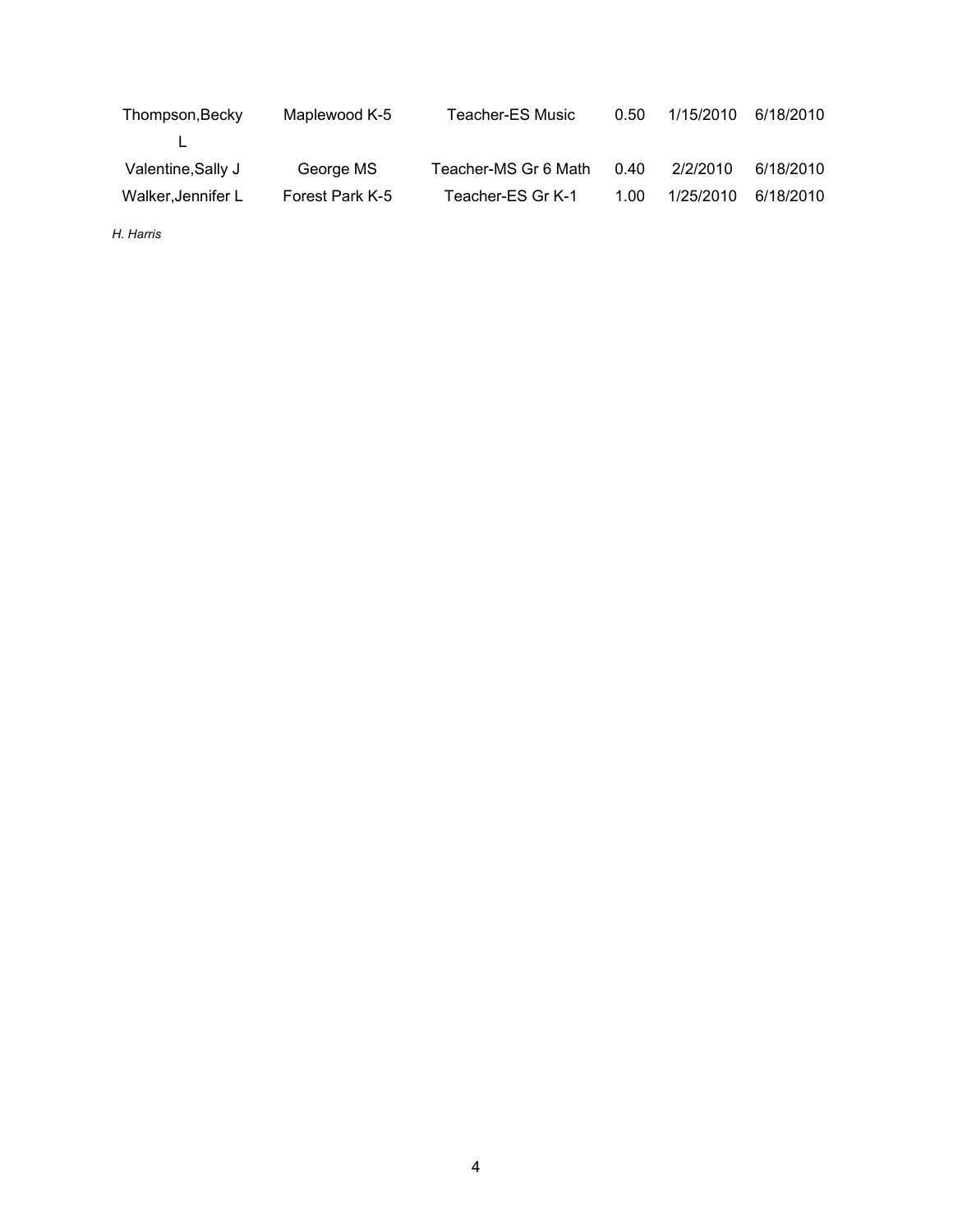#### Purchases, Bids, Contracts

The Superintendent RECOMMENDS adoption of the following items:

Numbers 4232 through 4235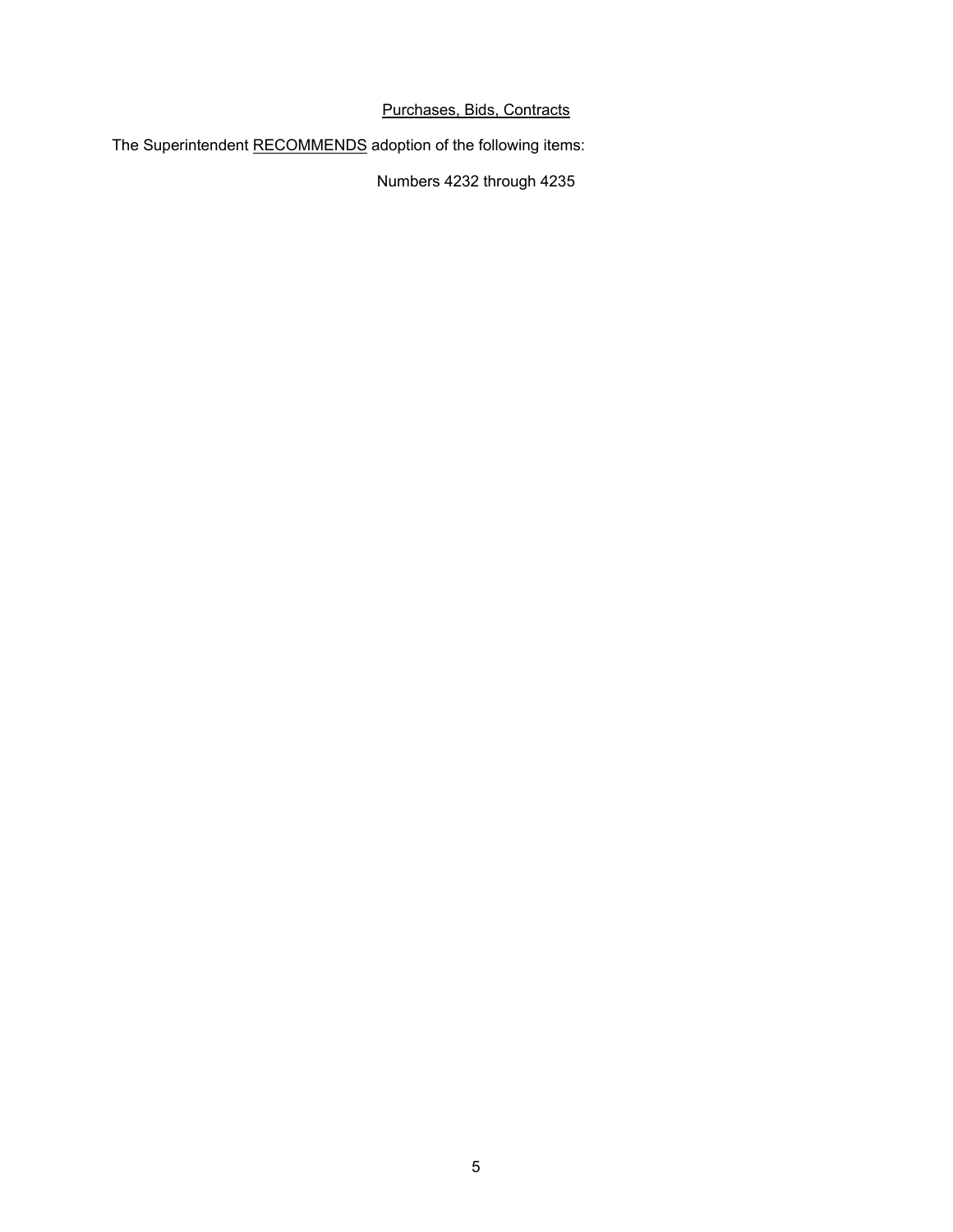#### **RESOLUTION No. 4232**

#### Revenue Contracts that Exceed \$25,000 Limit for Delegation of Authority (Starbase Program)

#### **RECITAL**

Board Policy 8.90.010-P, "Contracts," requires the Board of Education ("Board") to enter into and approve contracts where the total revenue amount reaches \$25,000 or more per contractor. Contracts meeting this criterion are listed below.

#### **RESOLUTION**

The Superintendent recommends that the Board approve these contracts. The Board accepts this recommendation and by this resolution authorizes the Deputy Clerk to enter into agreements in a form approved by General Counsel for the District.

#### **INTERGOVERNMENTAL AGREEMENTS / REVENUE ("IGA/Rs")**

| Contractor                                   | Contract<br>Term                | <b>Contract Type</b> | Description of<br><b>Services</b>                                     | Fund.<br>Department,<br><b>Grant/Project</b> | Contract<br>Amount | Responsible<br>Administrator |
|----------------------------------------------|---------------------------------|----------------------|-----------------------------------------------------------------------|----------------------------------------------|--------------------|------------------------------|
| State of<br>Oregon<br>Military<br>Department | 10/01/09<br>through<br>09/30/10 | IGA/R 57342          | Continue the development<br>and execution of the<br>Starbase Program. | <b>Fund 205</b><br>Dept 5481<br>Grant G1013  | \$320,000          | C. Hopson                    |

*C. Hopson/ M. Gunter*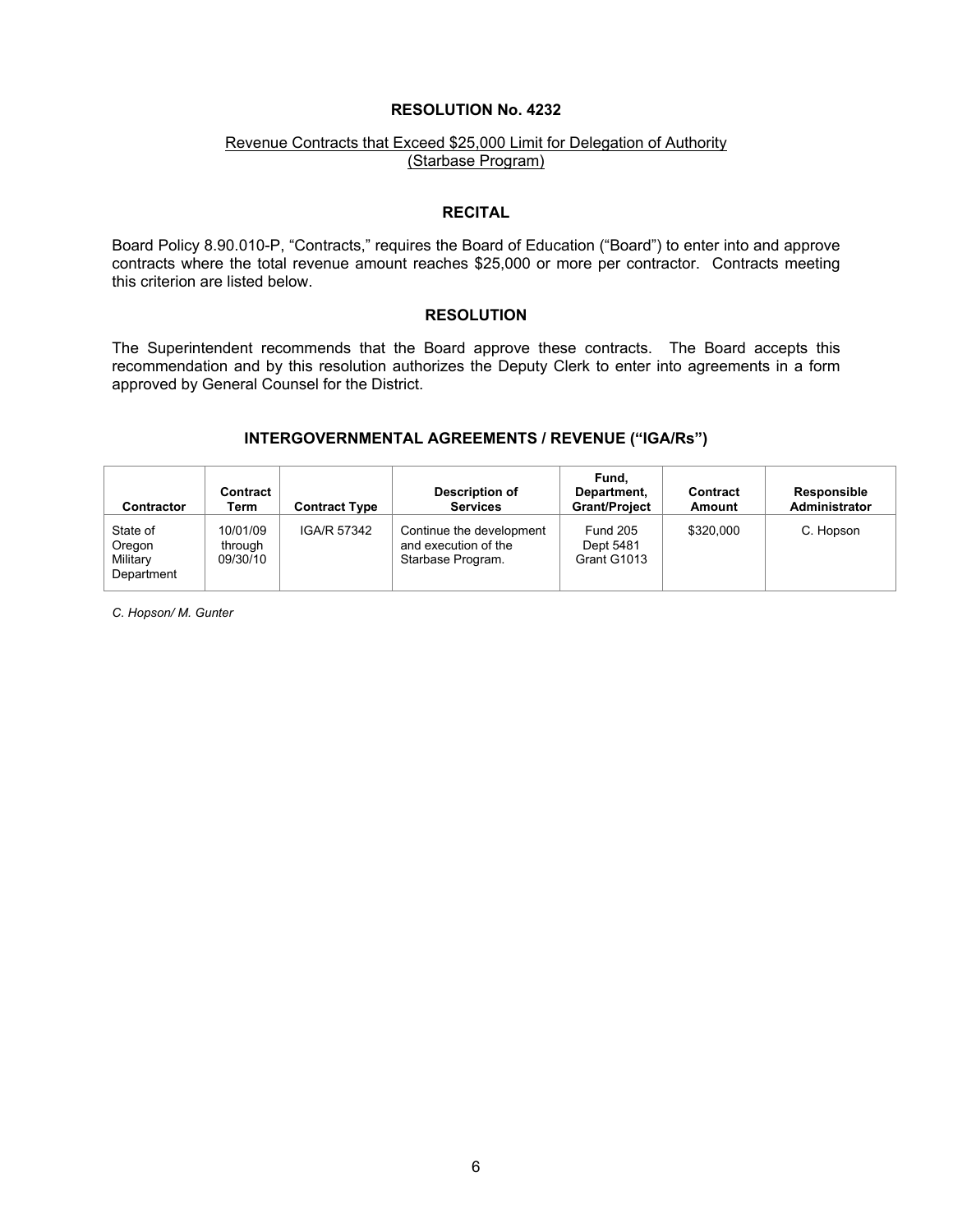#### **RESOLUTION No. 4233**

#### Revenue Contracts that Exceed \$25,000 Limit for Delegation of Authority

#### **RECITAL**

Board Policy 8.90.010-P, "Contracts," requires the Board of Education ("Board") to enter into and approve contracts where the total revenue amount reaches \$25,000 or more per contractor. Contracts meeting this criterion are listed below.

#### **RESOLUTION**

The Superintendent recommends that the Board approve these contracts. The Board accepts this recommendation and by this resolution authorizes the Deputy Clerk to enter into agreements in a form approved by General Counsel for the District.

#### **NEW CONTRACTS**

| <b>Contractor</b>       | Contract<br>Term                | <b>Contract Type</b> | Description of<br><b>Services</b>                                                                                                                                                                                                                                          | Fund.<br>Department,<br><b>Grant/Project</b> | Contract<br>Amount | <b>Responsible</b><br>Administrator |
|-------------------------|---------------------------------|----------------------|----------------------------------------------------------------------------------------------------------------------------------------------------------------------------------------------------------------------------------------------------------------------------|----------------------------------------------|--------------------|-------------------------------------|
| Concordia<br>University | 03/09/10<br>through<br>02/28/11 | R 57377              | Faubion PK-8: Funds for<br>one-half the cost of urban<br>design, planning, and<br>economic consulting<br>services related to<br>Concordia-District joint<br>capital planning to<br>determine and enter into<br>space-sharing and land<br>use partnership<br>opportunities. | <b>Fund 405</b><br>Dept 5511<br>Grant C0100  | \$30,000           | C. Sylvester                        |

#### **INTERGOVERNMENTAL AGREEMENTS / REVENUE ("IGA/Rs")**

| Contractor                        | Contract<br>Term                | <b>Contract Type</b> | Description of<br><b>Services</b>                                                                                                                                                                       | Fund,<br>Department,<br><b>Grant/Project</b> | Contract<br>Amount | Responsible<br>Administrator |
|-----------------------------------|---------------------------------|----------------------|---------------------------------------------------------------------------------------------------------------------------------------------------------------------------------------------------------|----------------------------------------------|--------------------|------------------------------|
| Oregon<br>Department of<br>Energy | 03/09/10<br>through<br>06/30/09 | IGA/R 57xxx          | Atkinson K-5, Bridger K-8,<br>Buckman K-5, Hayhurst K-<br>5, and Tubman AYM;<br>Kellogg and Youngson<br>Sites: and Roosevelt<br>Campus: ARRA-funded<br>energy efficient lighting<br>retro-fit projects. | Fund 205<br>Dept. 5592<br>Grant G1103        | \$244.922          | T. Magliano                  |
| Oregon<br>Department of<br>Energy | 03/09/10<br>through<br>06/30/09 | IGA/R 57xxx          | BESC: Clarendon-<br>Portsmouth K-8; Grout,<br>James John, Kelly,<br>Llewellyn, and Markham K-<br>5; Lane 6-8; and Marshall<br>HS: ARRA-funded energy<br>efficient lighting retro-fit<br>projects.       | <b>Fund 205</b><br>Dept. 5592<br>Grant G1102 | \$134,001          | T. Magliano                  |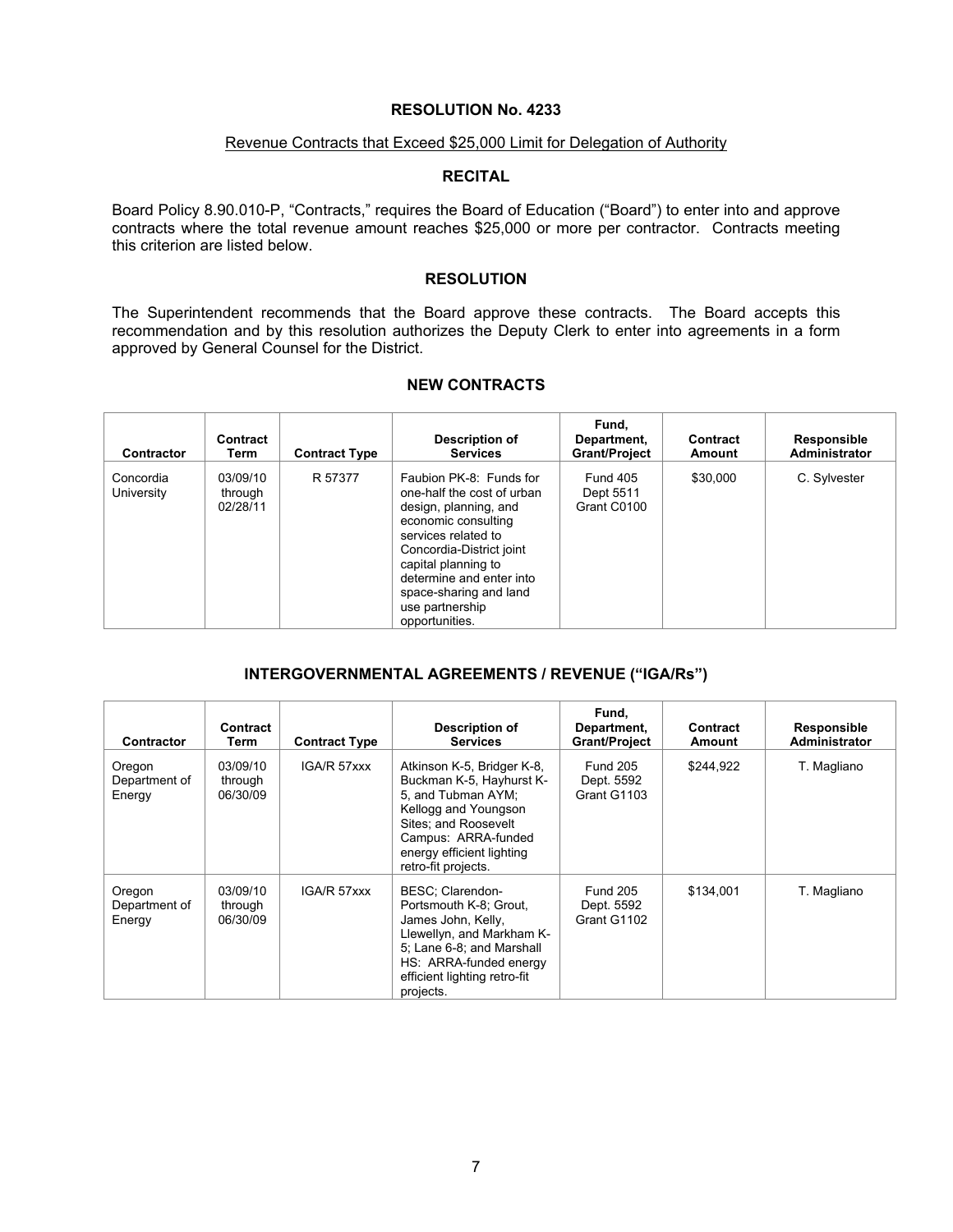#### **LIMITED SCOPE REAL PROPERTY AGREEMENTS**

| Contractor                                               | Contract<br>Term                                                | <b>Contract Type</b> | Description of<br><b>Services</b>                                                                       | <b>Department</b> | Contract<br>Amount | Responsible<br>Administrator |
|----------------------------------------------------------|-----------------------------------------------------------------|----------------------|---------------------------------------------------------------------------------------------------------|-------------------|--------------------|------------------------------|
| The Friends of<br>Creston<br>Children's<br>Dental Clinic | 04/01/10<br>through<br>03/31/15<br>with<br>options to<br>extend | License<br>LA 57xxx  | Creston K-7: Lease for<br>use of dental clinic to<br>provide dental services to<br>low-income students. | General Fund      | \$1/year           | T. Magliano /<br>K. Hampton  |

*C.J. Sylvester / M. Gunter* 

#### **RESOLUTION No. 4234**

#### Expenditure Contracts that Exceed \$25,000 Limit for Delegation of Authority

#### **RECITAL**

Board Policy 8.90.101-P, "Contracts," requires the Board of Education ("Board") enter into contracts and approve payment for products, materials, supplies, capital outlay, equipment, and services whenever the total amount reaches \$25,000 or more annually per contractor. Contracts meeting this criterion are listed below.

#### **RESOLUTION**

The Superintendent recommends that the Board approve these contracts. The Board accepts this recommendation and by this resolution authorizes the Deputy Clerk to enter into agreements in a form approved by General Counsel for the District.

#### **NEW CONTRACTS**

| Contractor            | Contract<br>Term                | <b>Contract Type</b>                                      | Description of<br><b>Services</b>                                                                                                        | Fund,<br>Department,<br><b>Grant/Project</b> | Contract<br>Amount,<br><b>Payment Total*</b> | Responsible<br>Administrator |
|-----------------------|---------------------------------|-----------------------------------------------------------|------------------------------------------------------------------------------------------------------------------------------------------|----------------------------------------------|----------------------------------------------|------------------------------|
| Cathy Spriggs         | 04/01/10<br>through<br>01/31/11 | Personal /<br>Professional<br><b>Services</b><br>PS 57xxx | District-wide:<br>Consulting services for<br><b>Striving Readers</b><br>Program.                                                         | <b>Fund 205</b><br>Dept. 5407<br>Grant G0718 | \$41,100<br>\$0                              | X. Botana                    |
| Vogt, LLC             | 04/01/10<br>through<br>09/30/10 | Personal /<br>Professional<br><b>Services</b><br>PS 57368 | District-wide: High<br>School Course<br>Standardization design<br>and development<br>services, funded by a<br>Gates Foundation<br>grant. | <b>Fund 101</b><br>Dept. 5581                | \$50,000<br>\$0                              | N. Jwayad                    |
| McBride<br>Architects | 02/26/10<br>through<br>12/31/10 | Personal /<br>Professional<br>Services<br>PS 57365        | Roosevelt Campus:<br>Architectural services<br>for wind-damaged roof<br>replacement                                                      | <b>Fund 691</b><br>Dept. 5540                | \$4,000<br>\$204,249                         | T. Magliano                  |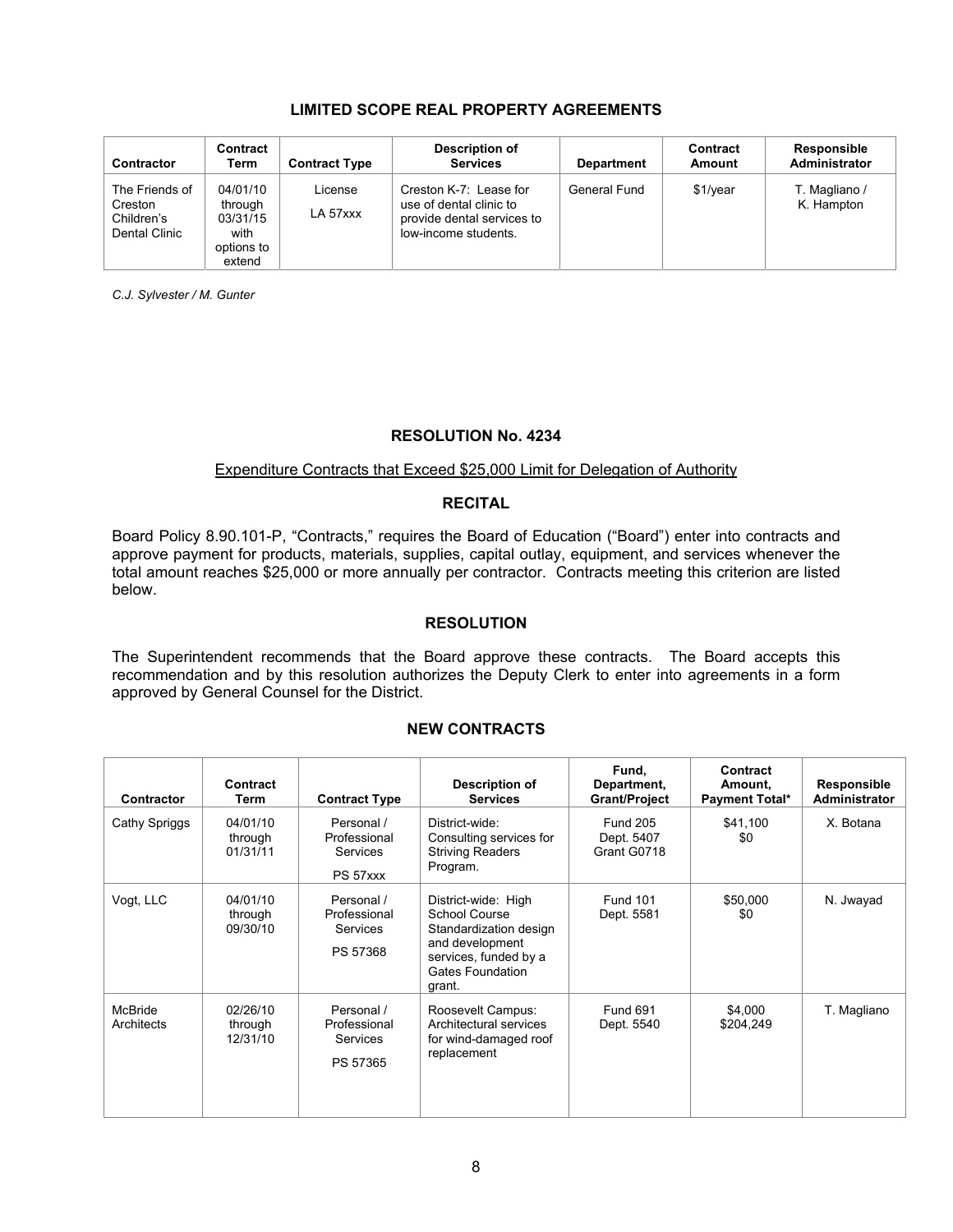| Columbia<br>Cascade<br>Corporation                  | 03/09/10<br>through<br>12/31/10 | Construction<br>C 57369                            | Green Thumb:<br><b>Construction services</b><br>for installation of double<br>modular classroom,<br>including foundation,<br>and electrical and<br>plumbing hook-up<br>services. | <b>Fund 205</b><br>Dept. 5414<br>Grant G0986         | \$58,600<br>\$160,194                   | T. Magliano  |
|-----------------------------------------------------|---------------------------------|----------------------------------------------------|----------------------------------------------------------------------------------------------------------------------------------------------------------------------------------|------------------------------------------------------|-----------------------------------------|--------------|
| Snyder<br>Roofing of<br>Oregon LLC                  | 03/09/10<br>through<br>06/30/10 | Construction<br>C 57374                            | Roosevelt Campus:<br><b>Construction services</b><br>for wind-damaged roof<br>replacement                                                                                        | Funds 191, 691<br>Depts. 5540, 5597<br>Project F0134 | \$43,637<br>\$10,582                    | T. Magliano  |
| $TBD - based$<br>on lowest<br>responsible<br>bidder | 03/09/10<br>through<br>12/31/10 | Construction<br>C <sub>57</sub> xxx                | Green Thumb:<br><b>Construction services</b><br>for double modular<br>classroom electrical<br>systems.                                                                           | <b>Fund 205</b><br>Dept. 5414<br>Grant G0986         | Not-to-exceed<br>\$30,000<br><b>TBD</b> | T. Magliano  |
| TBD - based<br>on lowest<br>responsible<br>bidder   | 03/09/10<br>through<br>06/30/10 | Construction<br>C <sub>57</sub> xxx                | Foster Site:<br><b>Construction services</b><br>related to Site's<br>renovation.                                                                                                 | <b>Fund 205</b><br>Dept. 5414<br>Grant G0986         | Not-to-exceed<br>\$17,000<br><b>TBD</b> | T. Magliano  |
| $TBD - based$<br>on lowest<br>responsible<br>bidder | 03/09/10<br>through<br>06/30/10 | Construction<br>C <sub>57</sub> xxx                | Foster Site:<br>Construction renovation<br>services, including IT<br>and power systems.                                                                                          | <b>Fund 205</b><br>Dept. 5414<br>Grant G0986         | Not-to-exceed<br>\$48,000<br>TBD        | T. Magliano  |
| TBD - based<br>on lowest<br>responsible<br>bidder   | 03/09/10<br>through<br>06/30/10 | Construction<br>C <sub>57</sub> xxx                | Sunnyside K-8:<br><b>Construction services</b><br>for code compliance<br>project.                                                                                                | <b>Fund 101</b><br>Dept. 5597<br>Project F0133       | Not-to-exceed<br>\$32,800<br><b>TBD</b> | T. Magliano  |
| TBD - based<br>on lowest<br>responsible<br>bidder   | 03/09/10<br>through<br>06/30/10 | Construction<br>C <sub>57</sub> xxx                | Hosford 6-8: Computer<br>lab construction,<br>including power, data,<br>and switch gear<br>services.                                                                             | <b>Fund 101</b><br>Dept. 2257                        | Not-to-exceed<br>\$18,000<br>TBD        | T. Magliano  |
| $TBD - based$<br>on lowest<br>responsible<br>bidder | 03/09/10<br>through<br>06/30/10 | Construction<br>C <sub>57</sub> xxx                | <b>BESC: Construction</b><br>services related to<br>relocating existing<br>power and data poles<br>for office<br>reconfiguration.                                                | <b>Fund 191</b><br>Dept. 5597<br>Project F0166       | Not-to-exceed:<br>\$6.000<br><b>TBD</b> | T. Magliano  |
| $TBD - based$<br>on lowest<br>responsible<br>bidder | 03/09/10<br>through<br>02/28/11 | Personal /<br>Professional<br>Services<br>PS 57xxx | <b>BESC: IT Data Center</b><br><b>Renovation Design</b>                                                                                                                          | <b>Fund 407</b><br>Dept. 5581<br>Project A1003       | Not-to-exceed<br>\$87,775<br>TBD        | T. Magliano  |
| <b>DSU Peterbilt</b><br>& GMC, Inc.                 | 02/22/10                        | Purchase Order<br>PO 91386                         | BESC: Purchase of<br>new cab-over-engine,<br>refrigerated truck.                                                                                                                 | <b>Fund 202</b><br>Dept. 5570                        | \$99,979<br>\$536                       | K. Obbink    |
| Point B                                             | 02/22/10<br>through<br>06/30/10 | Personal /<br>Professional<br>Services<br>PS 57372 | <b>BESC:</b> Leadership<br>skills and teamwork<br>enhancement for<br>Finance Department.                                                                                         | <b>Fund 101</b><br>Dept. 5523                        | Not-to-exceed<br>\$9,100<br>\$84,249    | C. Sylvester |
| PLATO, Inc.                                         | 02/01/10<br>through<br>07/31/11 | Personal /<br>Professional<br>Services<br>PS 57xxx | District-wide: Software<br>licensing rights and<br>services related to<br>implementing the online<br>credit recovery courses.                                                    | <b>Fund 205</b><br>Dept. 5407<br>Grant G0987         | \$130,801<br>\$0                        | J. Villano   |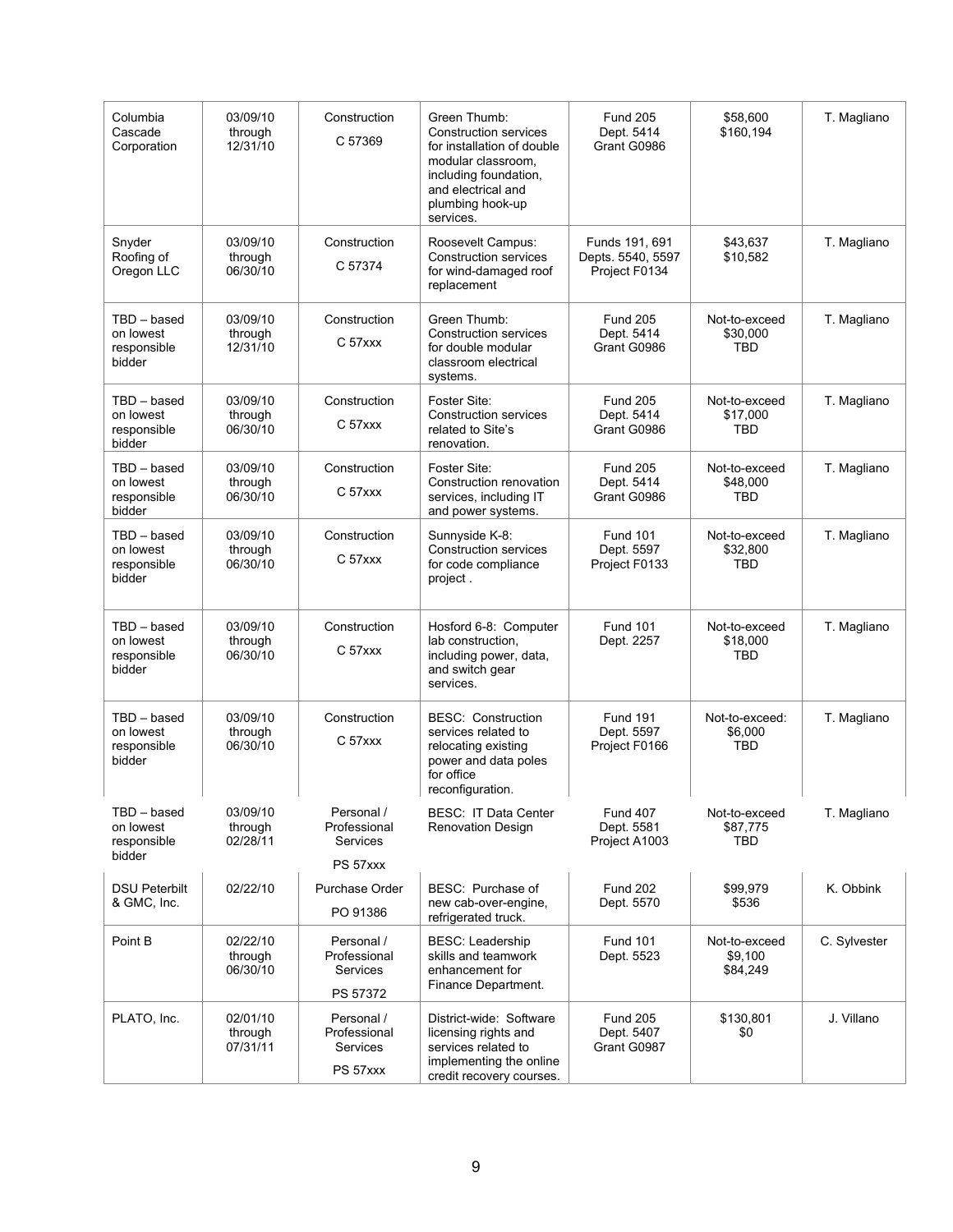#### **AMENDMENTS TO EXISTING CONTRACTS**

| Contractor                            | <b>Amendment</b><br>Term        | <b>Contract Type</b>                                              | Description of<br><b>Services</b>                                                                                                                                                | Fund,<br>Department,<br><b>Grant/Project</b> | Amendment<br>Amount,<br><b>Contract Total,</b><br><b>Payment Total*</b> | <b>Responsible</b><br><b>Administrator</b> |
|---------------------------------------|---------------------------------|-------------------------------------------------------------------|----------------------------------------------------------------------------------------------------------------------------------------------------------------------------------|----------------------------------------------|-------------------------------------------------------------------------|--------------------------------------------|
| <b>RMC</b><br>Research<br>Corporation | 03/01/10<br>through<br>02/28/11 | Personal /<br>Professional<br>Services<br>PS 54451<br>Amendment 4 | District-wide: One-year<br>contract extension for<br>on-going evaluation of<br>the Striving Reader's<br>Program and<br>preparation of annual<br>report to federal<br>government. | Fund 205<br>Dept. 5407<br>Grant G0718        | \$466.795<br>\$2,229,999<br>\$234,749                                   | C. Brush                                   |
| Catapult<br>Learning, LLC             | 02/15/10<br>through<br>06/30/10 | Personal /<br>Professional<br>Services<br>PS 57096<br>Amendment 2 | De La Salle North High<br>School: Additional<br>funds for Title I literacy<br>and math tutoring<br>services.                                                                     | <b>Fund 205</b><br>Dept. 6938<br>Grant G0987 | \$8,384<br>\$462,622<br>\$194.768                                       | S. Kosmala                                 |
| <b>RE:THINK</b>                       | 02/08/10<br>through<br>06/30/10 | Personal /<br>Professional<br>Services<br>PS 57105<br>Amendment 2 | Mt. Scott School:<br>Additional funds for<br>Title I math tutoring<br>services.                                                                                                  | <b>Fund 205</b><br>Dept. 6906<br>Grant G1001 | \$8,850<br>\$139,488<br>\$44,063                                        | S. Kosmala                                 |
| Portland<br>Patrol, Inc.              | 07/01/09<br>through<br>06/30/10 | Personal /<br>Professional<br>Services<br>PS 55524<br>Amendment 3 | District-wide:<br>Additional funds for<br>security services, as-<br>needed.                                                                                                      | Various                                      | \$30,000<br>\$66,500<br>\$12,713                                        | G. Ross                                    |

**\*** "Payment Total" is the total amount actually paid to the vendor since July 1, 2009, and thus may be more or less than the "Contract / Amendment Amount" or "Contract Total." Payment Total is not included for IGAs.

*M. Gunter*

#### **RESOLUTION No. 4235**

#### Expenditure Contracts that Exceed \$25,000 Limit for Delegation of Authority Office of School Modernization Projects Fund

#### **RECITAL**

Board Policy 8.90.101-P, "Contracts," requires the Board of Education ("Board") enter into contracts and approve payment for products, materials, supplies, capital outlay, equipment, and services whenever the total amount reaches \$25,000 or more annually per contractor. Contracts meeting this criterion are listed below.

#### **RESOLUTION**

The Superintendent recommends that the Board approve these contracts. The Board accepts this recommendation and by this resolution authorizes the Deputy Clerk to enter and execute agreements in a form approved by General Counsel for the District.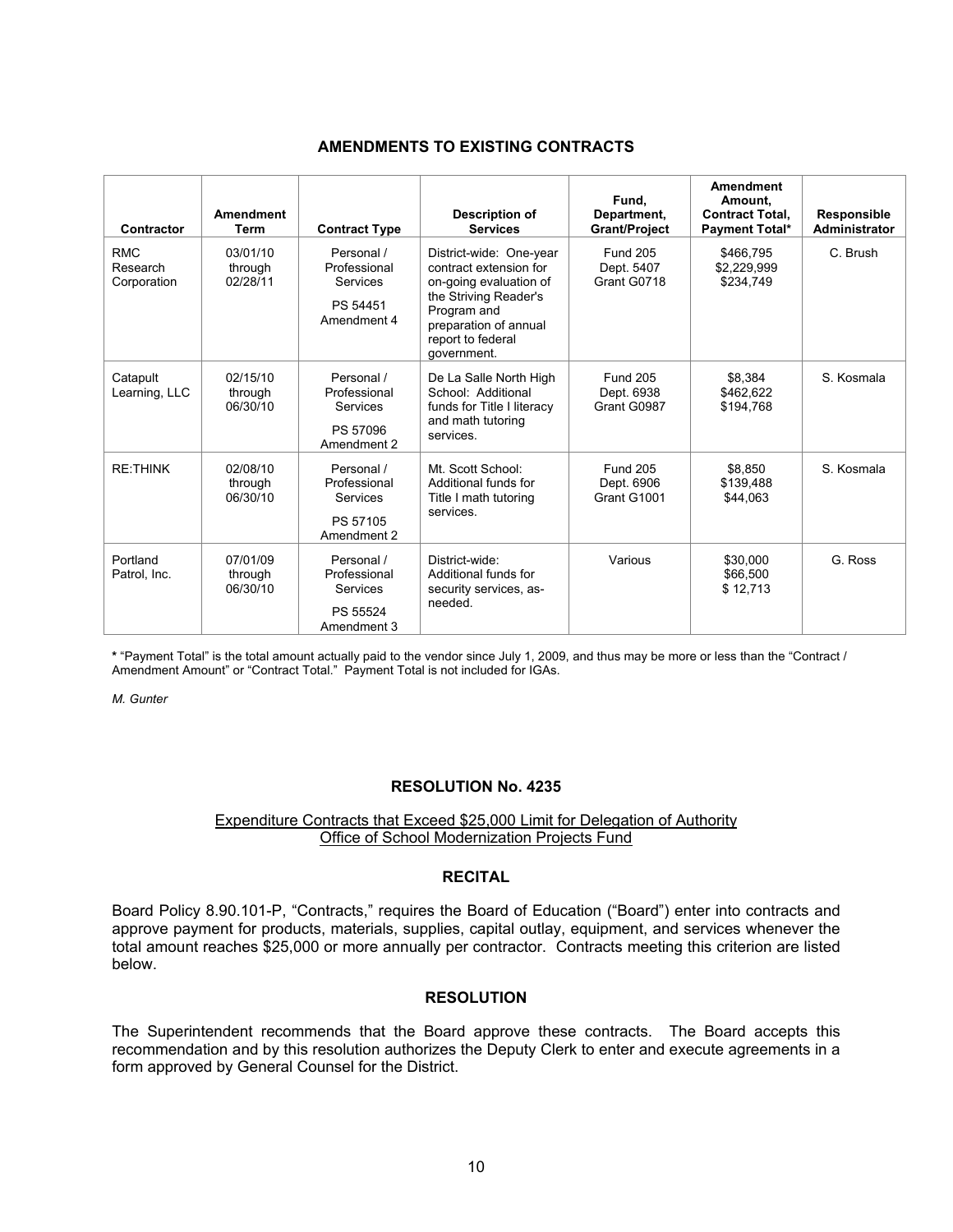| <b>Nine Solar Roof Projects 2009</b>           |                                                                     |                          | Total Budget: \$15,827,500                                                                     |                                                                         |  |
|------------------------------------------------|---------------------------------------------------------------------|--------------------------|------------------------------------------------------------------------------------------------|-------------------------------------------------------------------------|--|
| Contractor                                     | <b>Contract Terms</b>                                               | <b>Project Number(s)</b> | Description of Contract / Amendment                                                            | <b>Previously Committed</b><br>Amount / This<br><b>Amendment Amount</b> |  |
| McDonald & Wetle,<br>Inc.                      | 03/09/10 through<br>06/30/10<br>Construction<br>C 57375             | C0709                    | Woodstock K-5: Construction services.<br>including drain additions to roof.                    | \$30,250                                                                |  |
| TBD - based on<br>lowest responsible<br>bidder | 03/09/10 through<br>06/30/10<br>Construction<br>C <sub>57</sub> xxx | C0701 and C0708          | Atkinson K-5 and Scott K-8: Fencing<br>installation for the roof access<br>prevention project. | Not-to-exceed<br>\$10,000                                               |  |
|                                                |                                                                     |                          | <b>Total Project Budget</b>                                                                    | \$15,827,500                                                            |  |
|                                                |                                                                     |                          | <b>This Resolution Request</b>                                                                 | \$40,250                                                                |  |
|                                                |                                                                     |                          | <b>Previously Committed Amount</b>                                                             | \$13,673,105                                                            |  |
|                                                |                                                                     |                          | <b>Remaining Budget</b>                                                                        | \$2,114,145                                                             |  |

| <b>Modular Classrooms 2010</b>   |                                                                                    |                                                    | Total Budget: \$1,954,000                                                                                                                                                                                          |                                                                         |  |
|----------------------------------|------------------------------------------------------------------------------------|----------------------------------------------------|--------------------------------------------------------------------------------------------------------------------------------------------------------------------------------------------------------------------|-------------------------------------------------------------------------|--|
| <b>Contractor</b>                | <b>Contract Terms</b>                                                              | <b>Project Number(s)</b>                           | <b>Description of Contract / Amendment</b>                                                                                                                                                                         | <b>Previously Committed</b><br>Amount / This<br><b>Amendment Amount</b> |  |
| <b>LGA Architecture</b>          | 03/09/10 through<br>03/09/11<br>Personal /<br>Professional<br>Services<br>PS 57370 | C0406, C0407,<br>C0408, C0409,<br>C0410, and C0411 | Astor K-8, Lee K-8, Llewellyn K-5,<br>Rieke K-5, Rigler K-8 and Sunnyside K-<br>8: Architectural, engineering, design,<br>and coordination services related to<br>new modular classroom buildings<br>installation. | \$94,180                                                                |  |
| Modern Building<br>Systems, Inc. | 03/09/10<br>Purchase Order<br>PO xxxxx                                             | C0406 and F0406                                    | Astor K-8: Purchase of a double<br>modular classroom building.                                                                                                                                                     | \$123,730                                                               |  |
| Modern Building<br>Systems, Inc. | 03/09/10<br>Purchase Order<br>PO xxxxx                                             | C0407 and F0407                                    | Lee K-8 : Purchase of a double modular<br>classroom building.                                                                                                                                                      | \$125,086                                                               |  |
| Modern Building<br>Systems, Inc. | 03/09/10<br>Purchase Order<br>PO xxxxx                                             | C0408 and F0408                                    | Llewellyn K-5: Purchase of a double<br>modular classroom building.                                                                                                                                                 | \$125,086                                                               |  |
| Modern Building<br>Systems, Inc. | 03/09/10<br>Purchase Order<br>PO xxxxx                                             | C0409 and F0409                                    | Rieke K-5: Purchase of a double<br>modular classroom building.                                                                                                                                                     | \$116.930                                                               |  |
| Modern Building<br>Systems, Inc. | 03/09/10<br>Purchase Order<br>PO xxxxx                                             | C0410 and F0410                                    | Rigler K-8: Purchase of a double<br>modular classroom building.                                                                                                                                                    | \$131,886                                                               |  |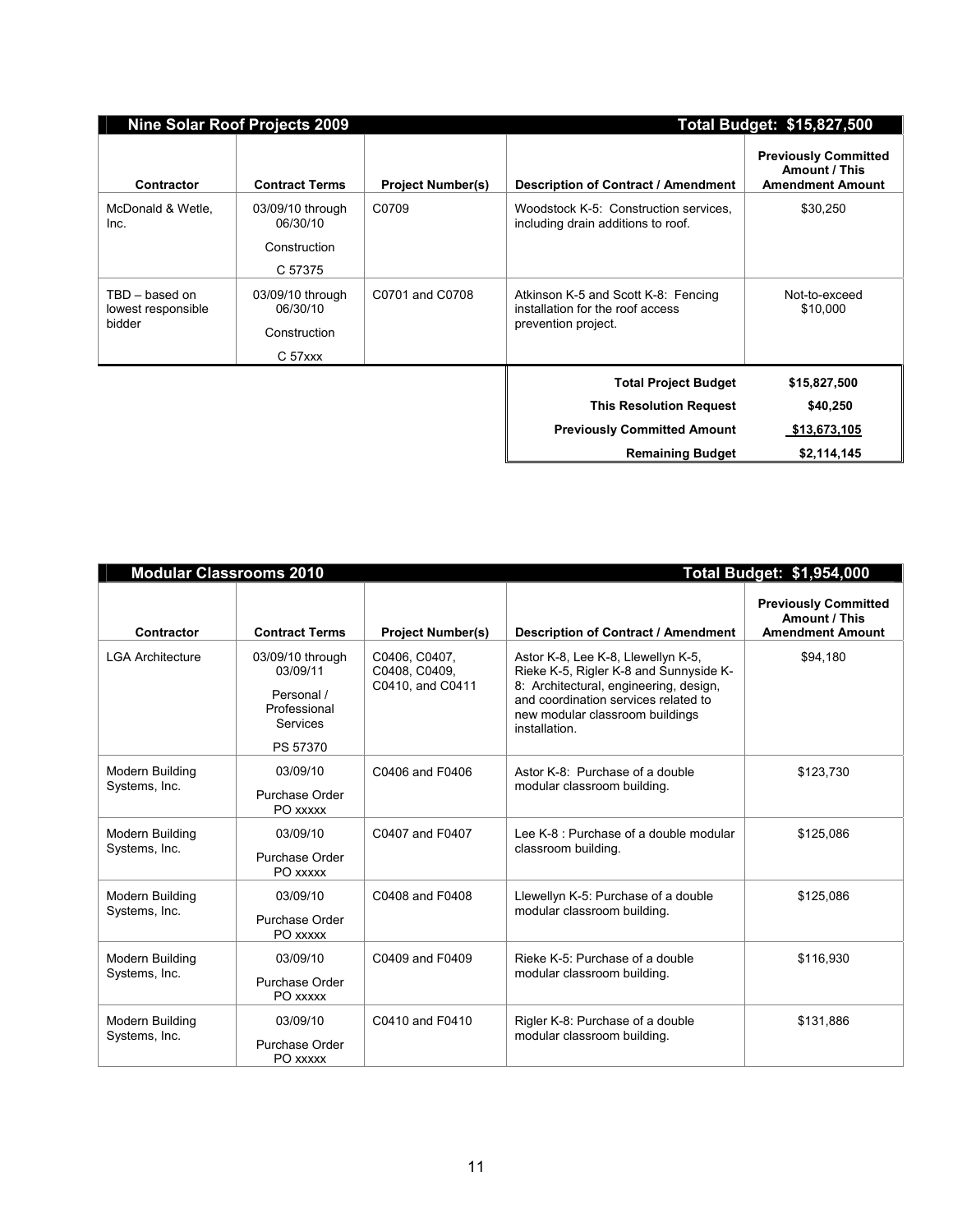| 03/09/10<br>Modern Building<br>Systems, Inc.<br>Purchase Order<br>PO xxxxx |  | C0411 and F0411 | Sunnyside K-8: Purchase of a double<br>modular classroom building.                                                             | \$125,086                                          |
|----------------------------------------------------------------------------|--|-----------------|--------------------------------------------------------------------------------------------------------------------------------|----------------------------------------------------|
|                                                                            |  |                 | <b>Total Project Budget</b><br><b>This Resolution Request</b><br><b>Previously Committed Amount</b><br><b>Remaining Budget</b> | \$1,954,000<br>\$841,984<br>\$8,100<br>\$1,103,916 |

|                                |                                                                                                      | Office of School Modernization - Professional Services | <b>Total Budget: \$8,194,204</b>                                                                                                                                                                                                    |                                                                         |
|--------------------------------|------------------------------------------------------------------------------------------------------|--------------------------------------------------------|-------------------------------------------------------------------------------------------------------------------------------------------------------------------------------------------------------------------------------------|-------------------------------------------------------------------------|
| Contractor                     | <b>Contract Terms</b>                                                                                | <b>Project Number(s)</b>                               | <b>Description of Contract / Amendment</b>                                                                                                                                                                                          | <b>Previously Committed</b><br>Amount / This<br><b>Amendment Amount</b> |
| Crandall Arambula              | 03/09/10<br>through<br>02/28/11<br>Personal /<br>Professional<br>Services<br>PS 57371                | C0100                                                  | Faubion PK-7: Urban design, planning,<br>and economic consulting services<br>related to joint capital planning with<br>Concordia University to determine and<br>enter into space-sharing and land use<br>partnership opportunities. | \$60,000                                                                |
| Milstead &<br>Associates, Inc. | 03/09/10<br>through<br>06/30/10<br>Personal /<br>Professional<br>Services<br>PS 57325<br>Amendment 1 | C0100                                                  | District-wide: Assessment services<br>related to siting feasibility of additional<br>modular buildings.                                                                                                                             | \$15,000<br>\$10,000                                                    |
|                                |                                                                                                      |                                                        | <b>Total Project Budget</b>                                                                                                                                                                                                         | \$8,194,204                                                             |
|                                |                                                                                                      |                                                        | <b>This Resolution Request</b>                                                                                                                                                                                                      | \$70,000                                                                |
|                                |                                                                                                      |                                                        | <b>Previously Committed Amount</b>                                                                                                                                                                                                  | \$1,154,788                                                             |
|                                |                                                                                                      |                                                        | <b>Remaining Budget</b>                                                                                                                                                                                                             | \$6,969,416                                                             |

*CJ Sylvester / S. Schoening*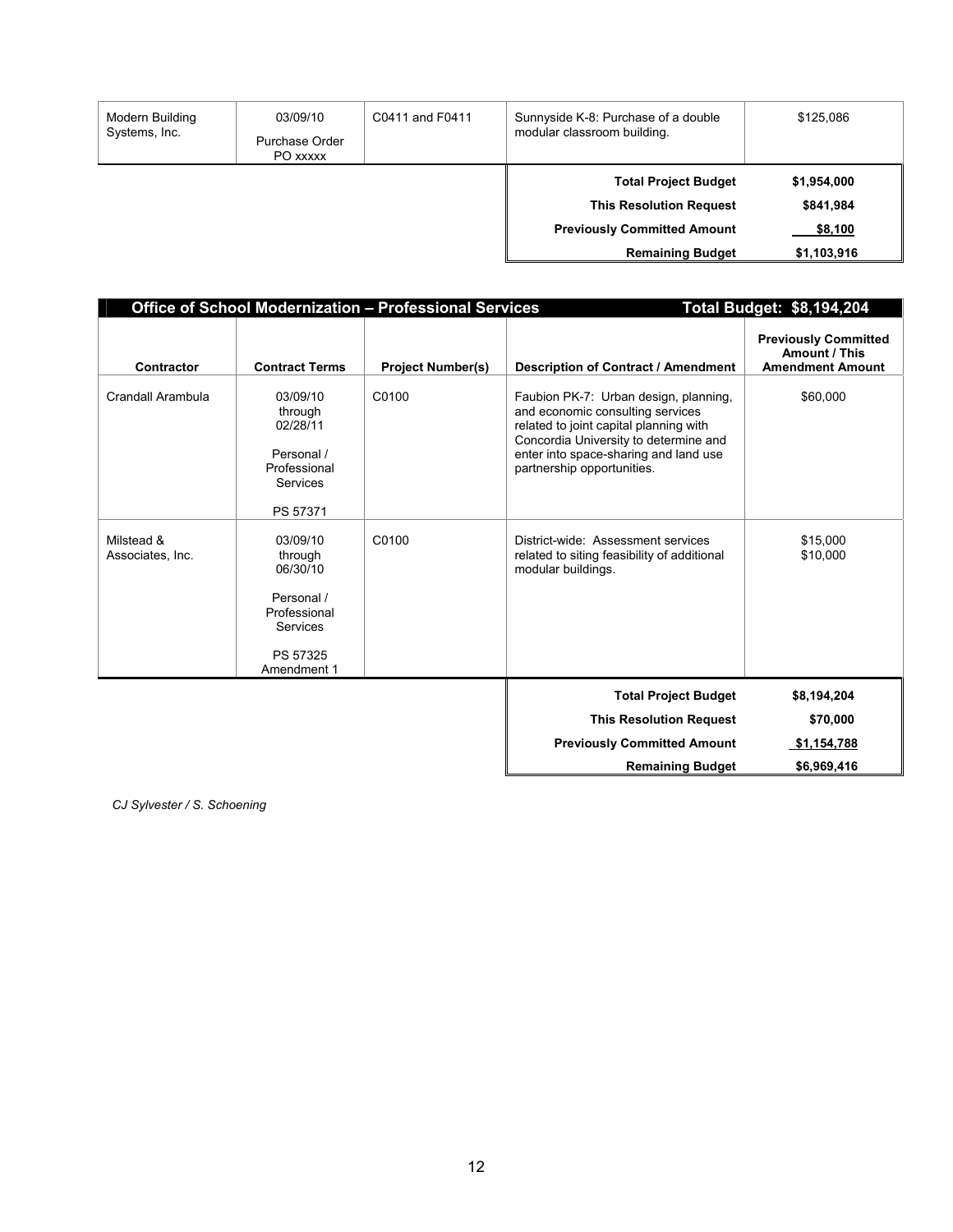#### **Other Matters Requiring Board Action**

The Superintendent RECOMMENDS adoption of the following item:

Numbers 4236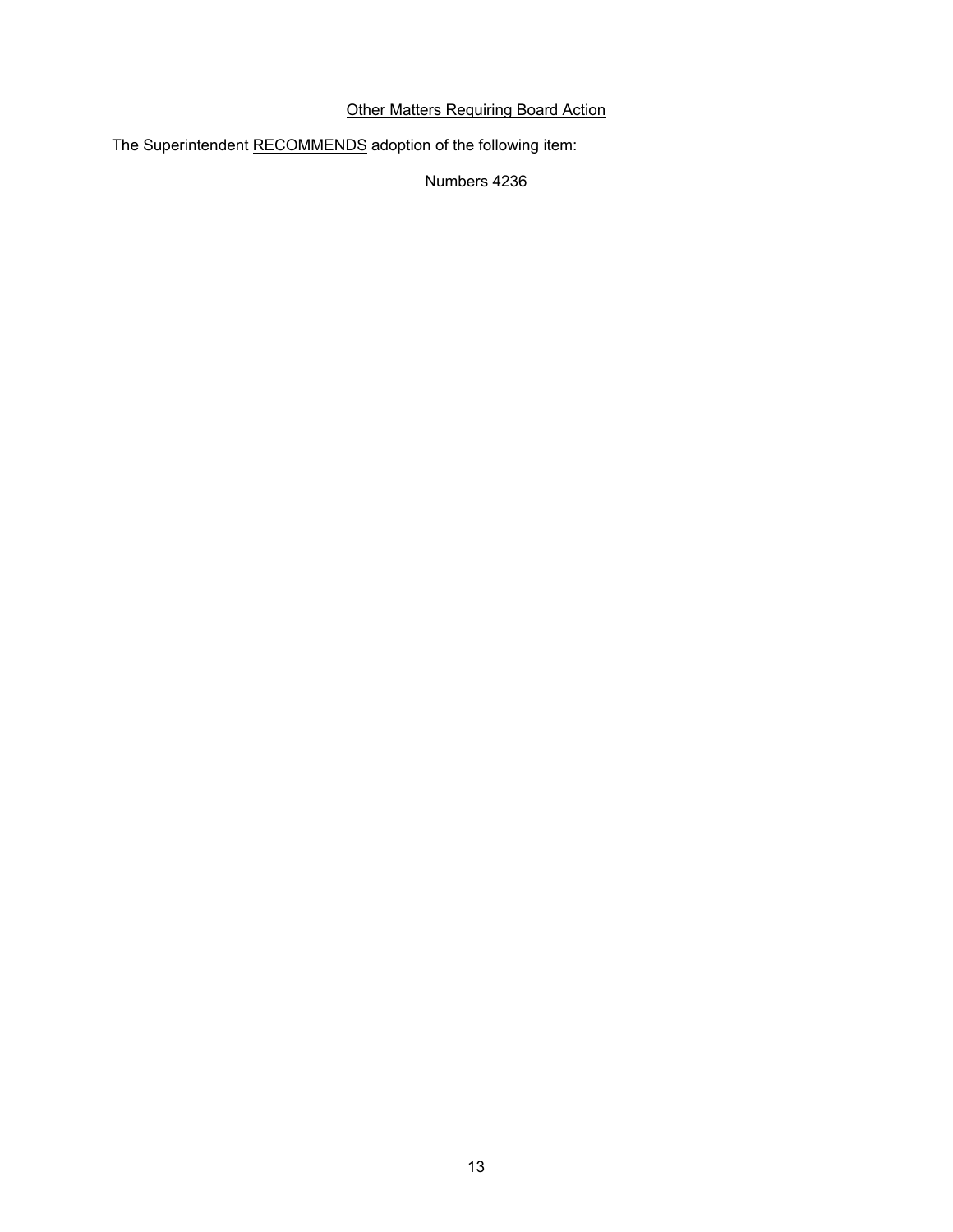#### **RESOLUTION No. 4236**

#### Definition of High School System Design Principles

#### **RECITALS**

- A. Portland Public Schools (PPS) has inadequate results for students at the high school level: rates of achievement for students across the system are unsatisfactory, there are persistent and predictable achievement gaps for students of color, and these issues are evident within and across each of our high schools. This is evident by the following statistics from the 2008-09 school year:
	- 1) **On Track to Graduate:** 63% of white students and 35% of African American students were considered on track to graduate in 9th grade as defined by the number of credits accumulated. Students are considered on track if they earned 6 or more credits by the end of their freshman year AND did not earn any grades below C in core subjects.
	- 2) **Achievement Gap:** Across multiple metrics, there is a significant gap across racial and ethnic groups. In particular, PPS is not serving African American, Hispanic and Native American/Alaskan Native students effectively. There is a 20 to 50 percentage point gap between white students and the lowest performing group of students of color on each of these achievement measures: graduation rate, 10th grade benchmarks, core course credits in 10th grade, and ACT test scores (math, reading, English, and science).
	- 3) **Graduation Rates:** PPS' class of 2008 graduation rate ranged from 53.6% to 68.6% depending on which methodology is used for calculation.
	- 4) **Variable Graduation Rates by School:** Using the new Oregon Department of Education Cohort Rate, the class of 2008 graduation rate of PPS high schools varied from 42% to 89%.
	- 5) **ACT Scores:** 55% of PPS juniors scored college ready in English, 39% in Math, 47% in Reading, 26% in Science, and only 25% of seniors were college ready in 3 of 4 ACT tests. The district's milestones state students should score college ready on the ACT in three out of four subjects.
	- 6) **Student Perceptions of College Attendance:** According to the 2008 Senior Survey, 54.7% of PPS high school seniors stated that following graduation they planned on attending a four year university or college. In actuality, over the past seven years, the highest college entry rate was 43% and the lowest 36.8%.
	- 7) **College Persistence and Entry Rates:** About 27% of all PPS high school graduates go on to complete a four year college degree within six years. 62% of high school graduates entered either a 2 year or 4 year college or university within a year of graduation and 43% of them went on to complete a 4 year college degree within six years. Nationally, 57% of students who enroll in 4 year college earn a bachelor's degree within six years.
- B. There are a number of internal and external factors which have contributed to and exacerbated these inadequate results across our system and over the last few decades.
	- 1) With neighborhood attendance boundaries, high school demographics have largely reflected residential patterns in the city, including Portland's stratifications by wealth and race.
	- 2) Desegregation efforts in the 1970s and 1980s attempted to break down those differences, particularly by attracting more white students into predominantly African-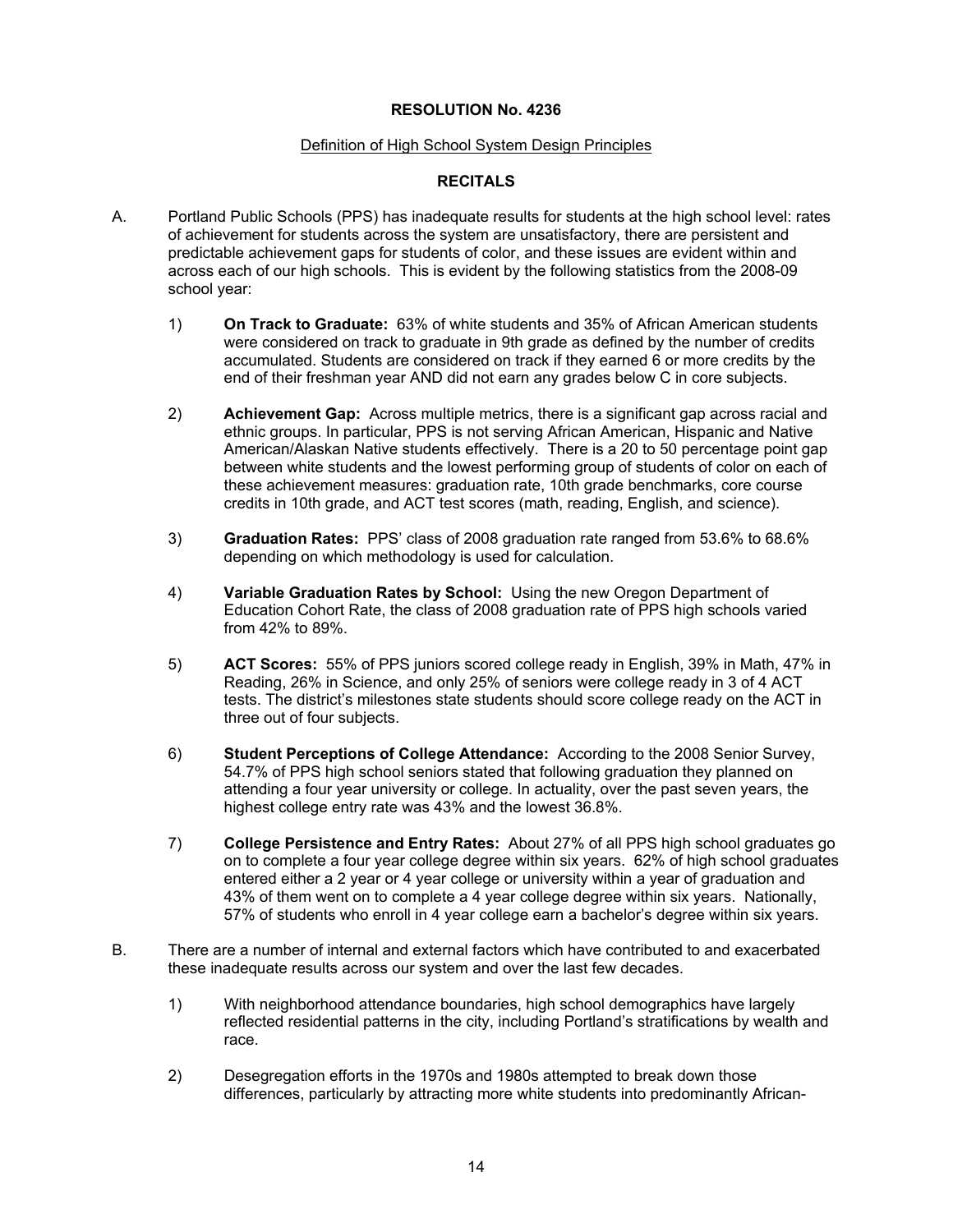American schools (with Jefferson High School's dance program, or early childhood education centers, for example) and by voluntarily busing African-American students into predominantly white areas. These efforts were supported by additional funding – which has since ended – and did not create a lasting or widespread integration.

- 3) The effects of a liberal school choice policy have further skewed the demographics at many schools. Research has shown that those who take advantage of the option to transfer are disproportionately higher achieving students and come from higher income families. For example, in 2007-8, the students who chose not to attend their neighborhood school at Jefferson, Marshall, Madison and Roosevelt on average scored proficient on 8th grade state assessments. On average, the students who remained did not meet proficiency.
- 4) Although the percentage of eligible students attending PPS high schools has remained above 80%, PPS high school enrollment has dropped by 2,000 in the last 13 years because fewer students live in the PPS attendance area. Portland closed high schools in the early 1980s (Adams, Jackson, Washington and Monroe), but the district has not closed a high school campus in the last 25 years.
- 5) Due to changes to education funding in Oregon brought on by Measures 5, 47, and 50, the student enrollment decline has been accompanied by a precipitous drop in overall funding for PPS. PPS has experienced a decrease in funding due to enrollment loss, and due to decreases in state funding in real dollars. Today PPS receives the equivalent of \$.80 per student for every \$1.00 it received in state funding in 1990, adjusted for inflation.
- C. Current system and student outcomes give rise to an urgency for change. As a community and economy, Portland cannot afford the results we continue to get out of our high school system.
	- 1) According to a 2006 Alliance for Excellent Education issue briefing, a 5% reduction in the dropout rate of male students across the state of Oregon would decrease crime related costs by \$21 million and would increase the annual earnings of this population by \$30 million.
	- 2) According to a 2009 Alliance for Excellent Education economic report, a 50% decrease in the drop out rate of the seven county Portland Metropolitan area would result in:
		- a) \$38 million in increased earnings,
		- b) \$25 million in increased spending and \$9 million in additional investing,
		- c) \$108 million in additional home sales,
		- d) The creation of 300 new jobs and an increase in gross regional product of \$47 million,
		- e) \$4 million in increased tax revenue, and
		- f) 61% of these additional high school graduates would be likely to pursue some type of post-secondary education.
	- 3) Many prominent national and local leaders have touted education reform and tangible increases in our high school graduation rate as the number one economic development strategy available to our communities and especially to our large metropolitan areas.
	- 4) Across the country, education leaders have been engaged in high school reform, as it is a nationally recognized issue. PPS is well recognized as a leader in developing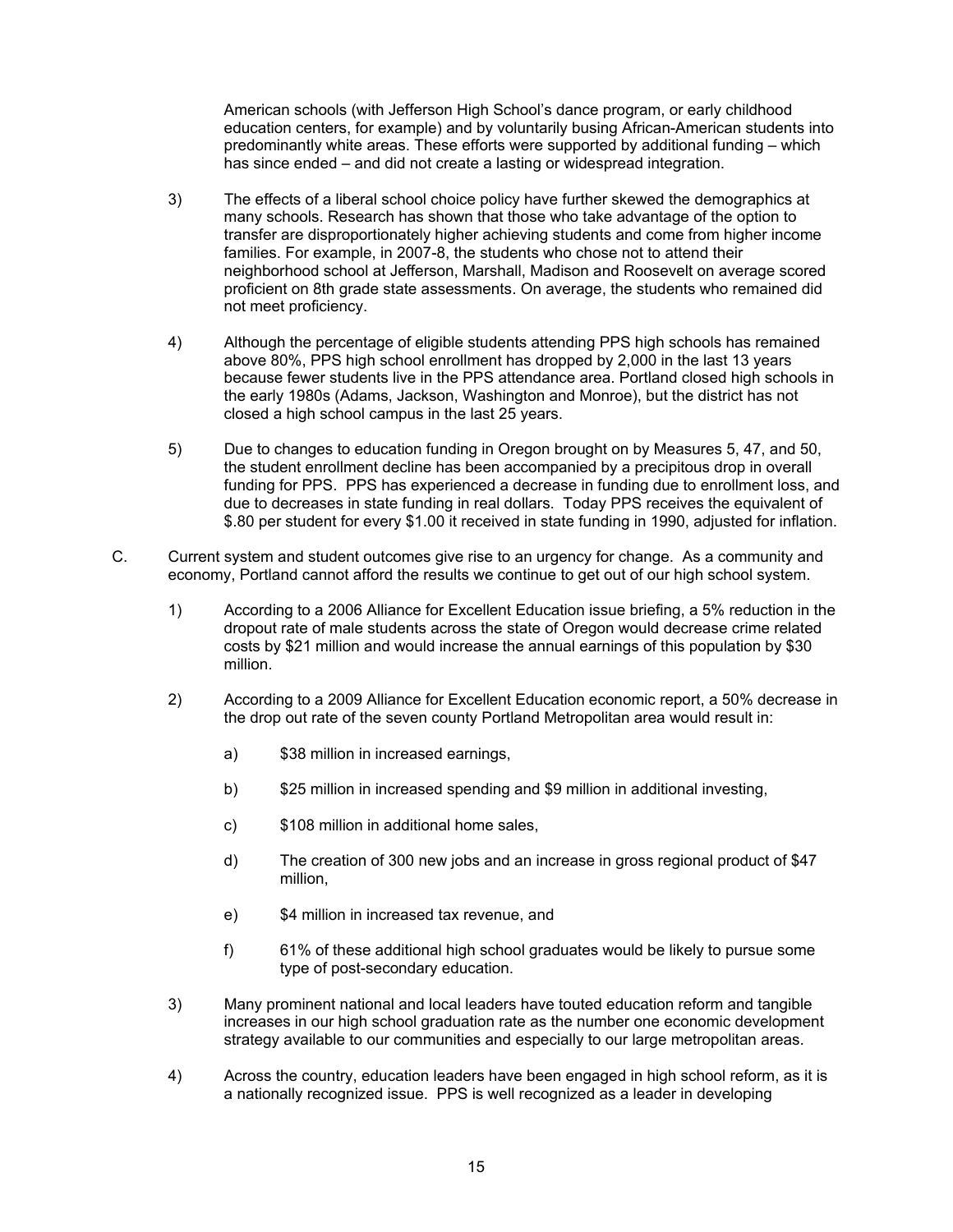alternative schools, and other options, for ensuring academic success of over-age, under-credited students at risk of or who have dropped out of school. Additionally, PPS is recognized for its work in Connected by 25, a countywide coalition focused on increasing the graduation rate and increasing post secondary success. Through this work, PPS has developed an early warning system for detecting students at risk for not graduating as early as  $8<sup>th</sup>$  grade and providing targeted supports for the transition to and through the beginning of high school. The high school system design effort is intended to address the inequity and lack of consistency of effective programming throughout the high school experience and across our high school system and should complement these previous reform efforts.

- 5) At the same time, the situation in Portland is largely different than that of other large cities in the country as we have:
	- a) Disparate achievement results by school, but a consistent achievement gap by student population regardless of school attended,
	- b) A student enrollment capture rate consistently above 80% from a very economically diverse, inner-city populace, and
	- c) A neighborhood school system, which has been largely abandoned in other major cities.
- D. PPS has wide disparity in total resource allocation, program offerings, and student outcomes across the various high schools.
	- 1) In 1982-83, PPS enrollment on the 10 high school campuses was 15,180 students. Now that enrollment is 11,000 -- nearly a third fewer students – however, PPS still has the same number of high school campuses open.
	- 2) PPS data analysis indicates that between 1996 and 2008, enrollment at Wilson, Cleveland, Grant and Lincoln increased by 665 students. Meanwhile, the six other high schools – Marshall, Madison, Roosevelt, Franklin, Jefferson and Benson – decreased in enrollment by 2,724 students.
	- 3) In general, the larger the school enrollment, the more program it can offer. Schools are allotted funding via the number of students enrolled so larger schools, holding all other variables constant, have greater ability to offer more courses and sections of those courses. In PPS high schools, size does dictate program offerings; and, therefore, schools with smaller enrollment, typically in higher-poverty, higher-minority neighborhoods, offer less access to critical courses. Students living in these neighborhoods have less opportunity to take these courses, unless they transfer out of their existing neighborhood school.
	- 4) Rigorous courses, such as those found in Advanced Placement, International Baccalaureate and other college credit bearing programs at the high school level, successfully challenge and prepare students for college and a promising future. A recent report by the National Governors Association Center for Best Practices reports that high quality college-credit bearing programs are a "particularly effective way to increase the postsecondary success of underrepresented students and those who may not appear bound for college."
	- 5) At PPS, 84% of white students have access to an Advanced Placement or International Baccalaureate program but only 53% of Hispanic and African American students have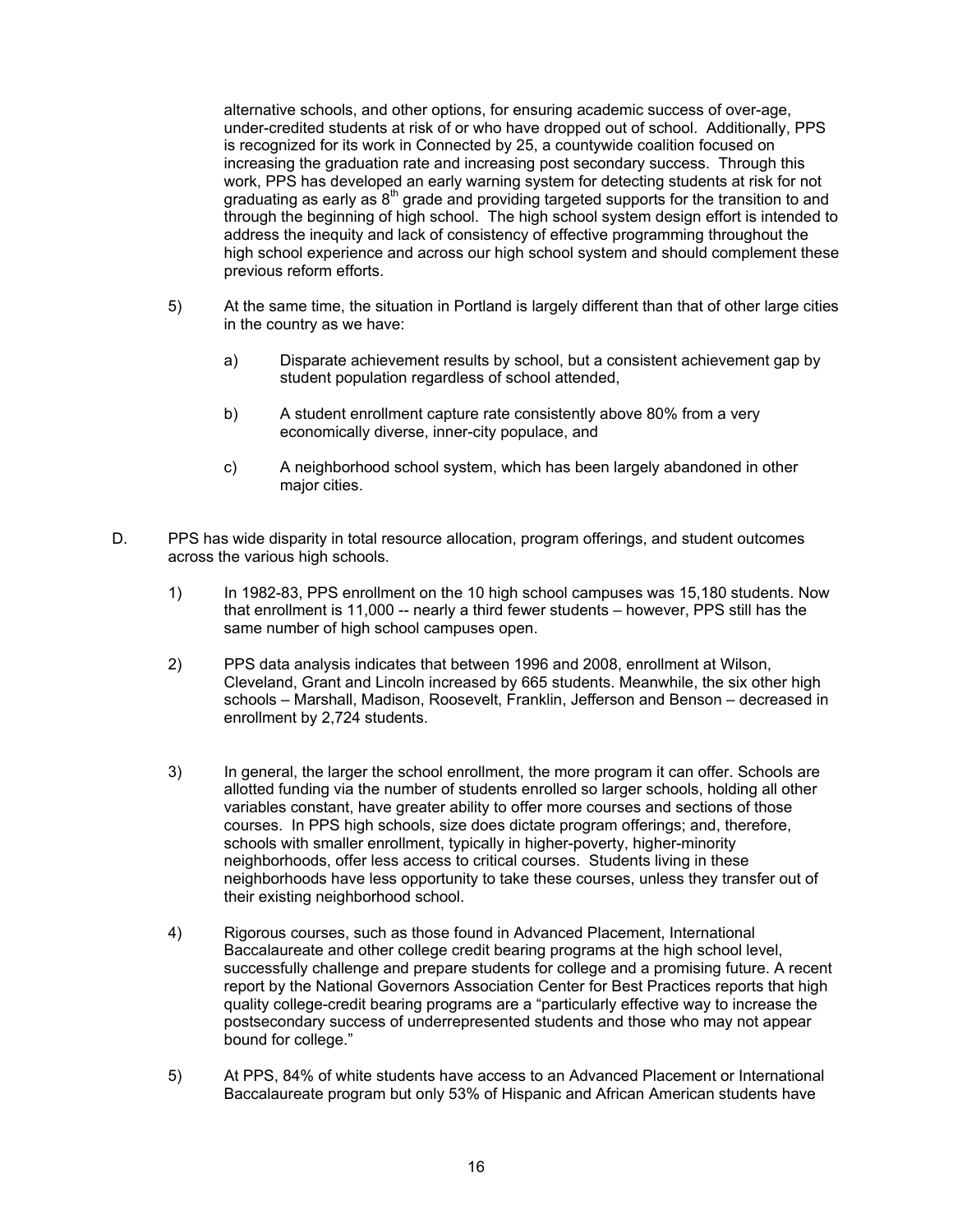access to an AP or IB program and 49% of free and reduced lunch students have access to these programs in the schools they attend.

- 6) There are also significant inequities in required course offerings, which includes math, science, world language, and social studies. Those most adversely impacted from these inequities tend to be students who live within the attendance boundary of PPS' higher poverty schools. For example, in 2008-9, five schools (Cleveland, Grant, Franklin, Lincoln and Wilson) offered at least 3 world languages. All other schools offered one world language.
- 7) Under PPS' transfer system, some schools responded to their lower neighborhood enrollment and demand for specific programs by accepting more transfers into their schools. While each neighborhood PPS school has between 1,100 and 1,500 students living in its attendance area, the liberal transfer system allowed shifts that have created schools of vastly different sizes.
- 8) Lottery priorities mandated at the local and federal level, including the No Child Left Behind or Elementary and Secondary Education Act, have exacerbated the divergence in enrollment and program offerings across the system.
- 9) As of the 2009-10 school year, student enrollment across the high school campuses ranged from a low of 435 students to a high of 1610 students.
- E. Portland citizens have expressed a number of specific values for our high school system.
	- 1) In January of 2009, Davis, Hibbitts & Midghall, Inc., conducted a survey about Portland's high schools. Key findings include:
		- a) Portlanders believe high schools need to improve, but most want to make changes over time instead of immediate, wholesale reform. The public does not perceive a financial or educational crisis in PPS or its high schools. 65% of staff and 57% of the public believe that some changes have to be made over time to improve high schools (28% of staff and 30% of the public believe wholesale reform is needed).
		- b) The biggest obstacle to Portland's high schools being more successful, according to both staff and the public, is a lack of money and funding.
		- c) PPS staff and the public were asked to rate the most important elements that should be part of any high school redesign effort.
			- i. The top rated element for the public was "guarantee that students can attend their neighborhood school if they choose to." (67% of the public strongly agreed and 21% somewhat agreed).
			- ii. The number one priority for staff was a desire for resources and buildings to be distributed equitably.
		- d) The public rated "students achieving high academic standards regardless of ethnicity or household income" as the most important indicator of educational quality along with students being excited, engaged and challenged by school.
	- 2) An intensive community and staff engagement process over the last 12 months, in which over 10,000 individuals have engaged, has affirmed: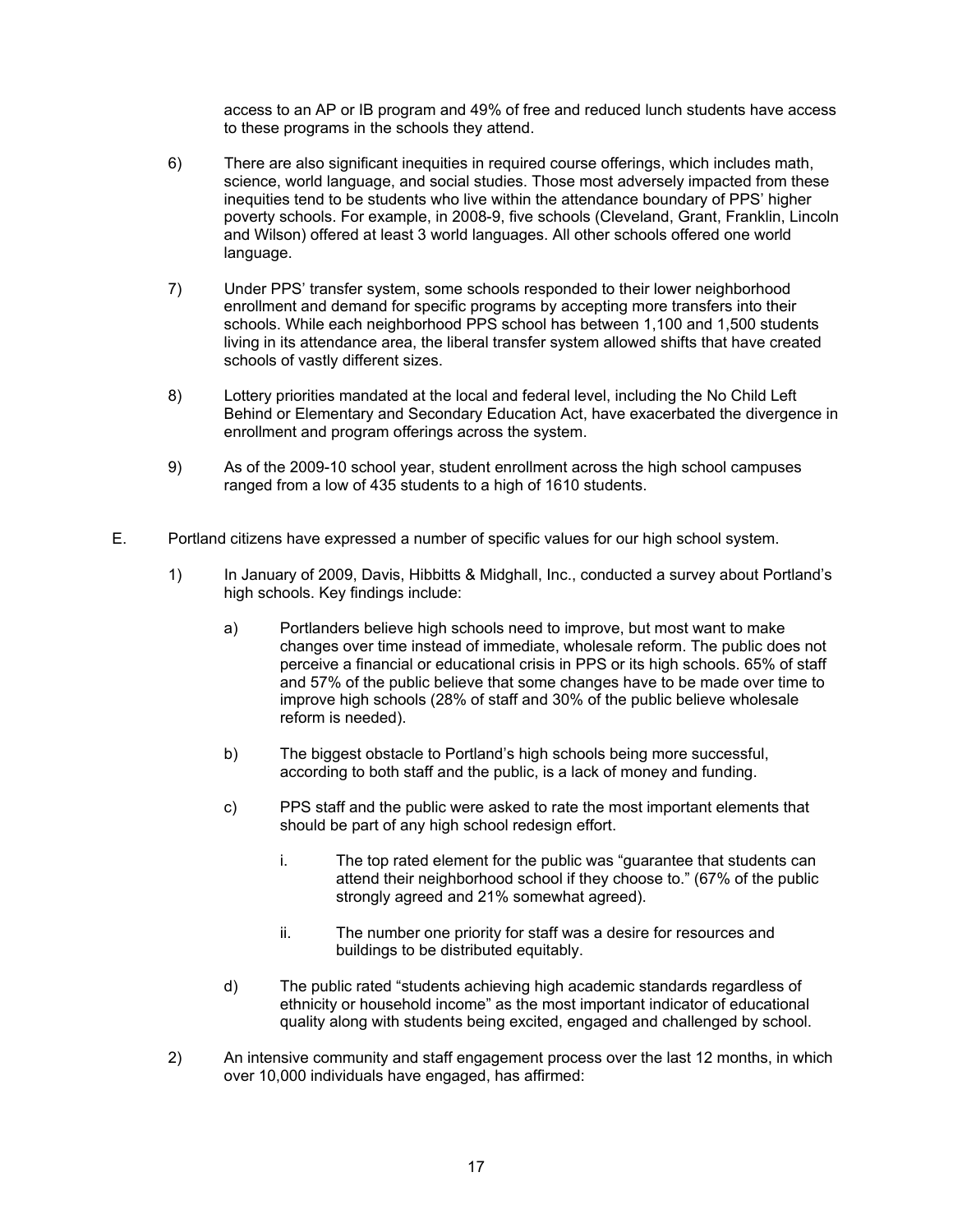- a) PPS recognizes the strong value Portland residents place on neighborhood schools.
	- i. Portland is a city that is built on a foundation of strong neighborhoods,
	- ii. Portlanders believe that strong schools are a central tenet of a strong neighborhood and often are an anchor institution within a thriving neighborhood,
	- iii. The Board has previously defined neighborhood schools through PPS Board Policy 4.10.045-P (Student Assignment to Neighborhood Schools Policy) as "a school serving a designated attendance area."
	- iv. Portland community members have strongly affirmed a value for community high schools- meaning a high school that is connected to the surrounding neighborhoods, that is connected to other community institutions, organizations, and businesses, and that guarantees students access through an attendance area.
- b) PPS parents have also displayed a strong value for school choice, and aspire to a system where neighborhood guarantees and school choice can both be affirmed and prioritized.
- c) Through a series of focus groups, work groups, and surveys, PPS high school teachers, administrators, and other staff have provided specific feedback about high schools such as:
	- i. An overwhelming desire for a system that ensures all students have equitable program offerings irrespective of school or neighborhood,
	- ii. A strong value for a neighborhood system of schools,
	- iii. An acknowledgement that PPS small schools have provided some of the most significant gains for students that enter high school the least prepared.
	- iv. A recognition that the current transfer system has exacerbated the inequitable offerings currently available in our schools.
	- v. A sense that effective leadership and effective teaching are the most significant levers for increasing overall achievement and closing persistent and predictable achievement gaps.
	- vi. A sense that lack of resources, due to a long-term decline in real funding, has made all efforts at improvement more difficult and continues to limit options.
- d) PPS parents, students and community members have also recognized and supported the need for change to the high school system to achieve equity of access for all students to a high quality rigorous program, but seek to maintain the many aspects of the existing system that serve students well.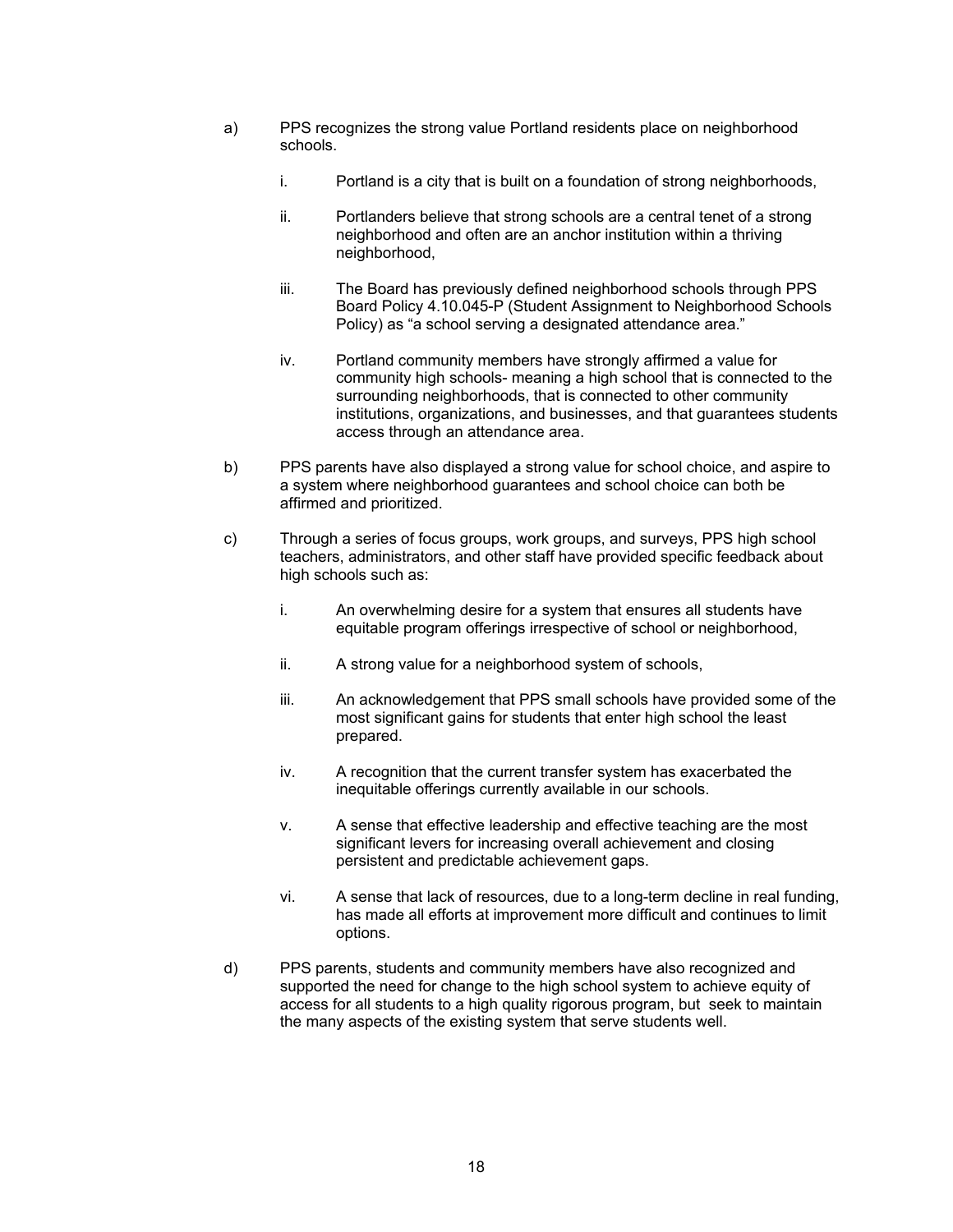#### **RESOLUTION**

- 1. In response to the current inadequate outcomes of our high school system, PPS should have a system that will result in the following outcomes for students:
	- a. Increasing graduation rates,
	- b. Closing of achievement gaps,
	- c. Inspiring and engaging all students,
	- d. Ensuring all schools are in high demand, and
	- e. Ensuring all students are prepared for success at the next level.
- 2. In order to achieve these outcomes, a necessary characteristic of the system is that all students have access to schools of the size and structure to provide a common set of rigorous and engaging courses and programs. Additional structural components, such as access to a diverse portfolio of schools and strategies that foster greater personalization, are also critical for success. For this reason, this stage of our design work is focused on systemic school structure and core program development. Previous efforts to address these issues have not occurred systemically, have been piecemeal in nature, have had limited impact, and some unintended negative consequences.
- 3. These steps to promote equity in courses, programs and varying school structures are necessary but not sufficient to close the achievement gap and reach the other outcomes stated above. Other work that will contribute to success for all students includes:
	- a. Ensuring highly qualified and effective teachers employing effective teaching strategies exist in every classroom for every student,
	- b. Ensuring highly effective school leadership employing effective school improvement, parent and community engagement, and culturally competent strategies as appropriate to the needs of each school community.
	- c. District-wide and school level professional development and focus on equity, promoting cultural awareness and competency,
	- d. Effective use of rigorous curriculum materials, and reliable and valid assessment tools,
	- e. Well-defined and relevant experiential and hands-on learning opportunities, and
	- f. Targeted intervention programs to support kids who need extra academic and emotional supports, such as tutoring services, mental health programs, after school programs, and other family outreach and support.

Work is underway in all of these areas to create a consistent blueprint for educational success at all schools. Building stable and equitable enrollment is a precursor to ensuring stable staffing and support programs at all schools. Without stable and sufficient enrollment, providing all of the elements is costly and challenging.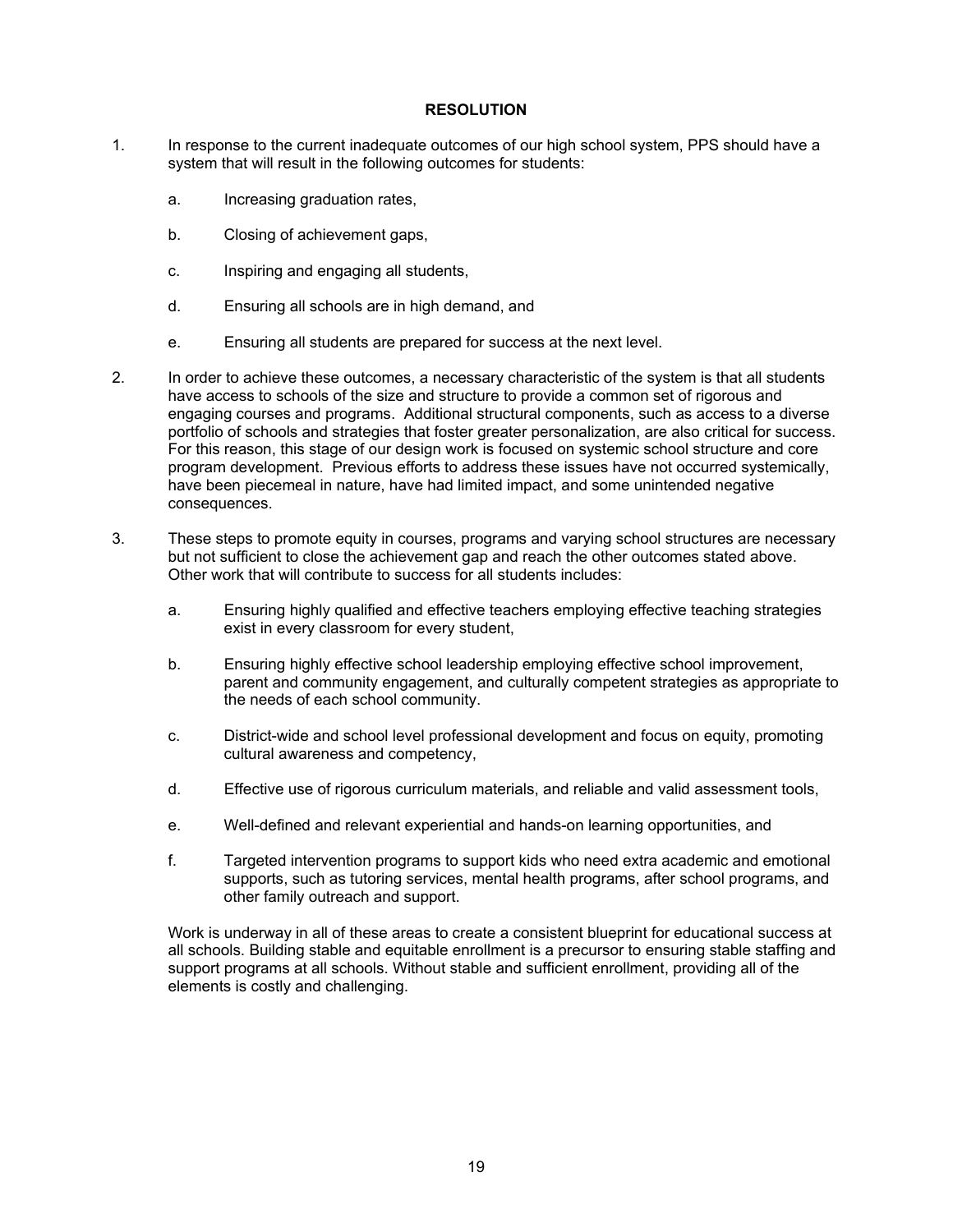4. This resolution is intended to address the foundational structural issues in PPS. To that end the Superintendent has identified and the Board endorses the following elements of the high school system:

#### a. **Neighborhood Guarantee**

Every student shall be guaranteed access to a community comprehensive high school as defined by their attendance area.

#### b. **Portfolio of Options Available**

Recognizing the importance of choice to Portland citizens and the value of providing a diverse set of learning environments to meet the varied needs of our students, the PPS high school system shall offer a portfolio of schools. This portfolio shall include community comprehensive, focus, and education option schools. Each school in the system shall be designed to meet the explicit outcomes of the high school system: to increase student engagement, close the achievement gap, increase graduation rates, ensure high demand, and prepare students for success at the next level. District-wide focus and education option schools will be available to students through a defined enrollment process. Community comprehensive and focus high schools shall be defined as below.

#### c. **Student Access to High Quality, Essential Courses**

Every student shall have access to the courses needed to meet PPS diploma requirements. Through the community comprehensive schools, every student will also have access to visual and performing arts, at least two world languages, advanced courses in each core area, a comprehensive AP or IB program, college dual credit courses, courses to meet the Oregon University System admissions standards, career and technical courses, and academic support courses. Focus and education options schools will not necessarily provide all of the elements above, as students will elect to attend these schools.

#### d. **Personalization Strategies to Know Each Student**

School policy, facilities, and strategic initiatives will be structured to encourage nurturing relationships between school staff and students. Each school will have strategies that ensure every student will be known well by more than one adult in the school and will have an advocate who works closely with him/her and his/her family to plan a personalized program. Personalization strategies within focus schools may be different from those within community comprehensive schools.

#### e. **Effective Career Awareness and Exploration in Every School**

Every school will offer courses and learning experiences designed to meet Oregon's Personalized Learning Requirements. High-quality, in-depth career awareness and exploration courses will be available in every community comprehensive school. Specialized career preparation programs that cannot be offered effectively in every community comprehensive high school may be located in one or more focus school(s) as district-wide programs.

#### f. **Community Partnerships to Boost Student Achievement**

At each school, PPS will pursue partnerships that increase and accelerate student achievement; enhance post-secondary awareness, exploration, and preparation opportunities; and provide access to services that support the health and well-being of students and their families. An essential element of each school will be deep, focused partnerships with employers, community organizations, higher education institutions, and/or cultural and educational organizations.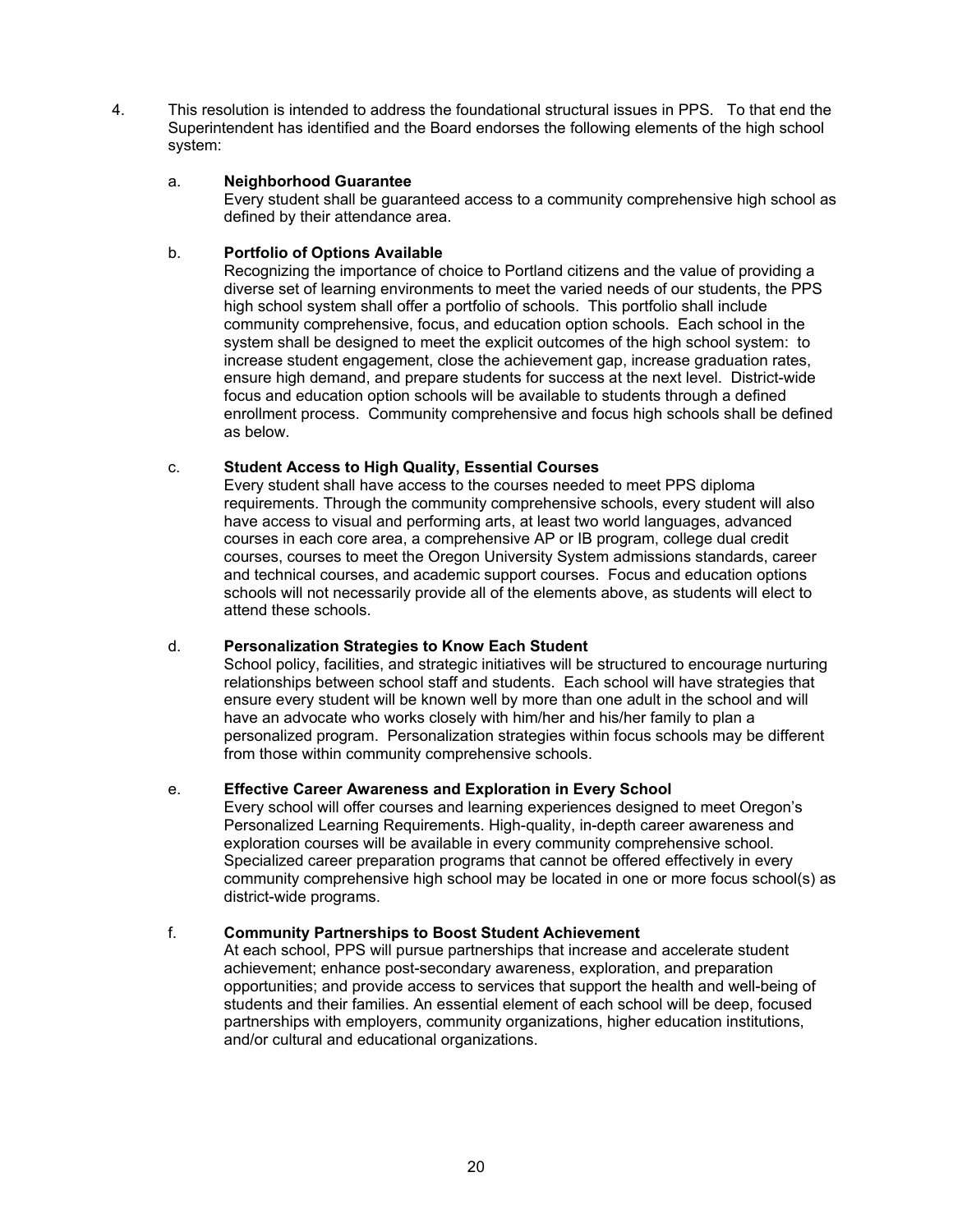#### g. **Every School and Program is in High Demand by Students and Staff**

Policies, strategic decisions and incentives will support the creation of a system where each school is in high demand by students, has a viable student enrollment range, and where professionals choose to work.

#### h. **Every School Better Reflects the Diversity of the Broader Community**

- Policies and strategic decisions shall reflect a value that students from varying socioeconomic backgrounds and educational status should be more equitably represented across all schools, to the extent possible within the limitations imposed by Portland's geographic and neighborhood socioeconomic differences, except when the mission of a program is designed to provide targeted supports to a particular student population, such as students who need specialized English language development, Special Education services, or alternative education services.
- 5. Schools in the portfolio of options shall have common definitions as follows:
	- a. A community comprehensive high school shall be defined as:
		- i. A neighborhood school in accordance with the PPS Board Policy on Student Assignment, which ensures that students will have guaranteed enrollment to a neighborhood school through a defined attendance area.
		- ii. Community comprehensive high schools will provide a comprehensive program that assures every enrolled student has access to:
			- (a) Courses required by PPS and the State of Oregon for receipt of a Diploma,
			- (b) Student supports during and outside of the student academic day, designed to ensure all students, especially those who are struggling, can accelerate their learning and graduate with skills necessary to succeed at the next level.
			- (c) Rigorous options to gain post-secondary exposure and credit, accelerate learning where appropriate, build a sequenced knowledge of higher level content, and include appropriate courses and services for talented and gifted students.
			- (d) A broad offering of elective courses which provide students the opportunity to engage in areas of personal interest and the development of essential skills in alignment with Oregon's personalized learning requirements.
			- (e) Expanded offerings to further student knowledge and engagement through on-line, experiential or hands-on, and other non-traditional learning opportunities that assess student proficiency as a primary mechanism for acknowledging completion and awarding credit.
		- iii. Community comprehensive high schools will be integrally connected to community organizations specifically designed to provide students and their families with additional supports- academic, social, and economic.
		- iv. Community comprehensive high schools will offer a broad array of extracurricular activities including, but not limited to, athletics programs in accordance with OSAA.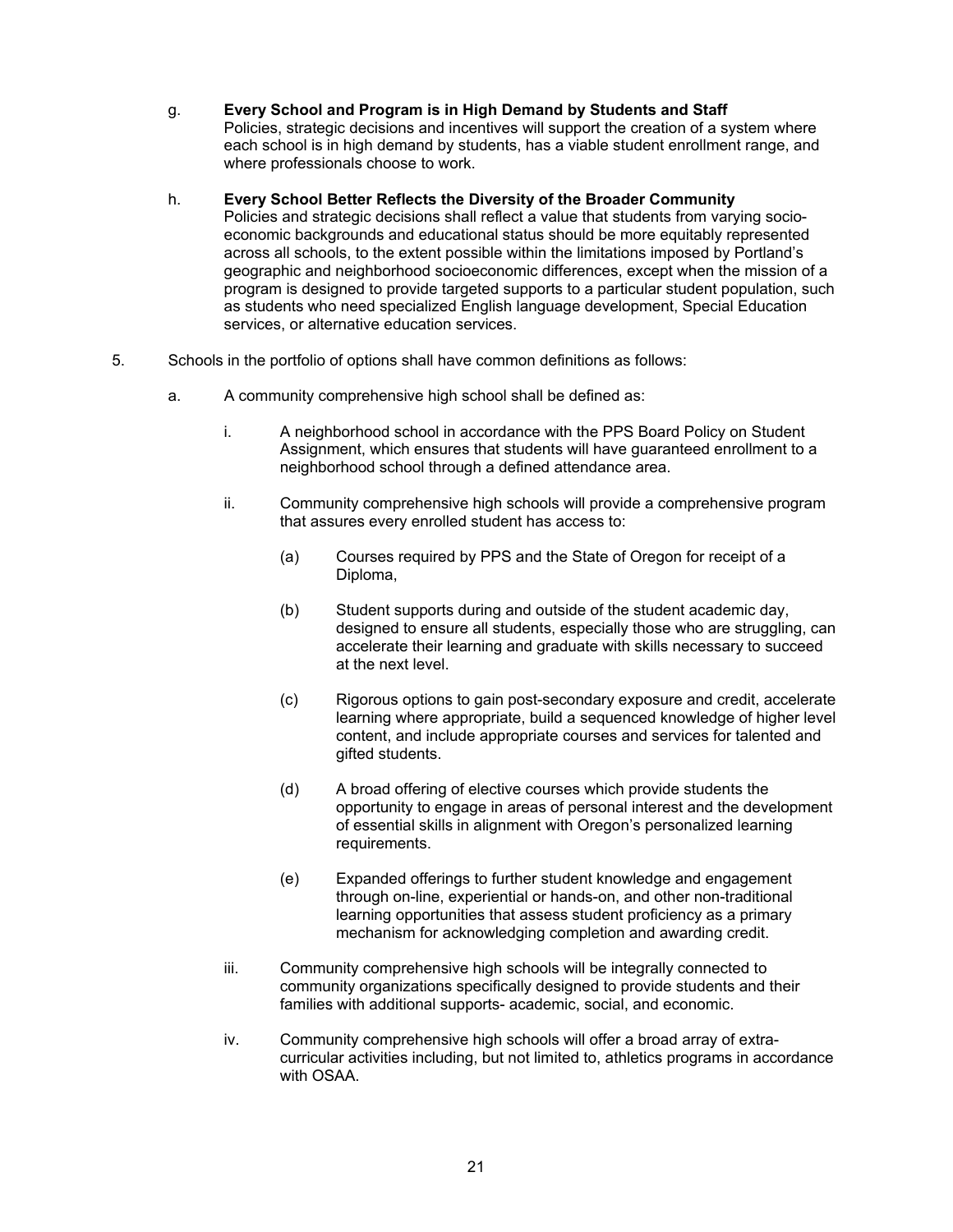- b. Focus high schools, which will include District-operated schools as well as charter schools, shall be defined as:
	- i. A District-wide school available to students through a defined enrollment and transfer process. Enrollment criteria (such as a particular skill requirement, an expressed interest, or an interview process) may be defined by the Superintendent for individual schools.
	- ii. Focus high schools will provide a focused program that assures every enrolled student has access to:
		- (a) Courses required by PPS and/or the State of Oregon for receipt of a Diploma,
		- (b) Student supports during and outside of the student academic day, designed to ensure all students, especially those who are struggling, can accelerate their learning and graduate with skills necessary to succeed at the next level.
		- (c) Rigorous options to gain post-secondary exposure and credit, accelerate learning where appropriate, build a sequenced knowledge of higher level content, and include appropriate courses and services for talented and gifted students. These options may be more narrowly defined than those available at a comprehensive school, providing a greater opportunity for deep study and content exploration.
		- (d) Elective courses which provide students the opportunity to engage in areas of personal interest and the development of essential skills in alignment with Oregon's personalized learning requirements. These elective courses may be provided in a more narrow, but focused manner than in community comprehensives.
		- (e) Expanded offerings to further student knowledge and engagement through on-line, experiential or hands-on, and other non-traditional learning opportunities that assess student proficiency as a primary mechanism for acknowledging completion and awarding credit.
	- iii. Providing a focused program offering that deeply engages every student through a thematic or more personalized curricular approach that increases or accelerates their learning and achievement.
	- iv. Having specialized partnerships with employers, community organizations, higher educational institutions, and/or cultural and educational groups that deepen the focused program.
	- v. Students enrolled at focus high schools shall be allowed to participate in extracurricular activities at their guaranteed community comprehensive if they are not available at the focus school.
- c. Recognizing the success of our current educational options programs in meeting the needs of struggling and out of school students, educational options shall not have a different definition than the present and will be governed in accordance with Oregon regulations: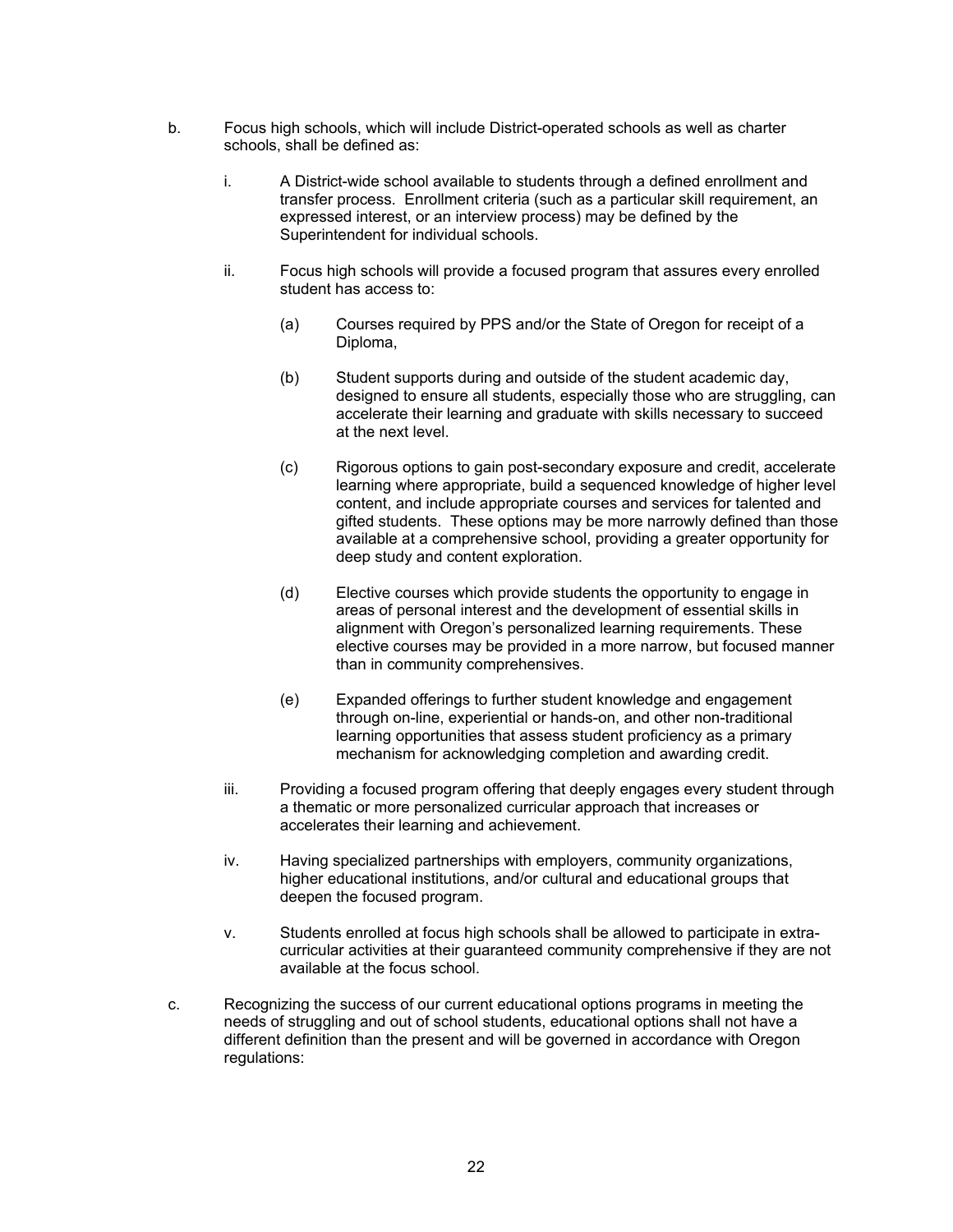- i. Currently over 2000 students (15% of total high school population) choose to attend educational options programs and schools.
- ii. This system effectively meets the academic needs of students for whom neighborhood, district-operated focus, and charter schools do not.
- iii. In 2007-08, PPS decreased the number of dropouts from neighborhood and focus option schools by over 500 students through the community-based Education Options programs. Almost 2,000 additional students re-entered high school through the Education Options programs in this same time period.
- 6. In order to meet the outcomes identified and to develop a high school system built upon these elements, the Board endorses the following required changes:
	- a. Fewer campuses to be dedicated as community comprehensive high schools than the nine current neighborhood high school campuses in existence. Offering the core program as defined in the elements above, across all nine current neighborhood campuses, would require significant additional investment on an on-going basis (estimates range from \$4.5 million to as much as \$9.5 million depending on what method is used to accomplish this goal). Operating fewer than nine campuses as community comprehensive programs is an essential part of this design effort, given that:
		- i. A key element of this high school system design is to guarantee a common, consistent, core program for each of our schools, and
		- ii. That this cannot be accomplished across our current nine neighborhood campuses without significant additional resource allocation.
	- b. Enrollment parity across our community comprehensive high schools to ensure a consistent range in the number of students enrolled at each school and as a result, the ability to offer an effective core program as outlined above.
	- c. Enrollment and transfer policy and practice that ensures the stability necessary to provide enrollment parity.
	- d. Effective high school reform designed to meet the outcomes identified above, will only be possible through ensuring equitable programmatic offerings and supports for every student; and, providing highly effective teaching in every classroom, every day, for every student. Establishing equitable programming for each student, as directed by this resolution, is a necessary foundation to establishing consistently effective teaching and learning.
- 7. Criteria for identifying the optimal location of high schools shall be:
	- a. Student Proximity:
		- i. Consideration will be given to student travel distance to their community comprehensive high school as defined by a designated attendance area.
		- ii. Consideration will be given to developing compact boundaries and a sense of community as well as recognizing and addressing natural and human-made barriers.
	- b. Enrollment diversity: Maximizing the enrollment diversity of students across the district, to the extent possible, considering factors such as household income levels, the number of non-native English speakers, and the education levels of adults in the area.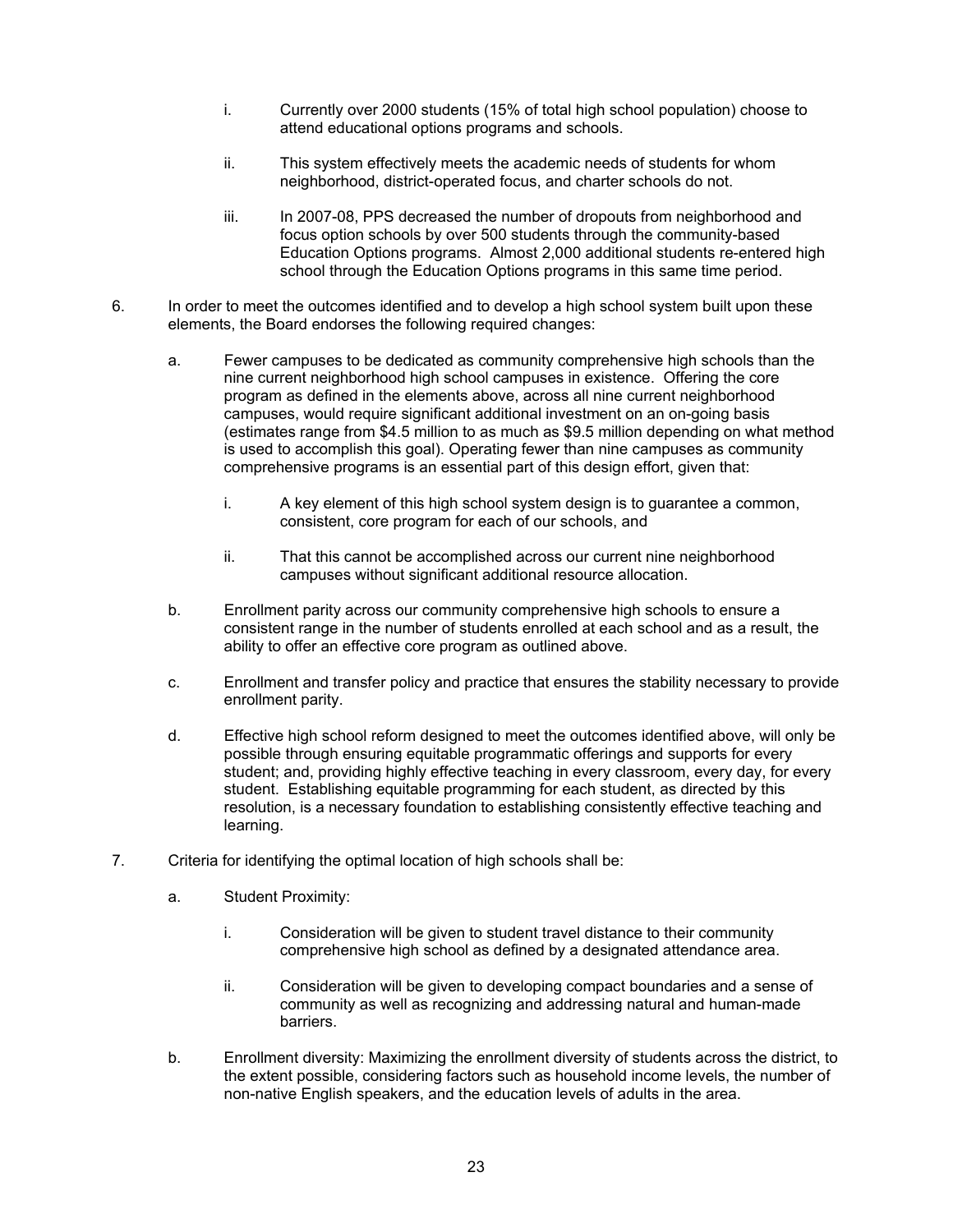- c. Student Stability:
	- i. Priority will be given to options that are most likely to maintain a target enrollment range to ensure equitable, rigorous programs on each comprehensive high school campus, and minimize the number of transitions that students will have to make.
	- ii. To the extent possible within the prescribed elements of the high school system, consideration will be given to ensuring program and enrollment stability on each high school campus.
- d. Optimal Campus Utilization:
	- i. While anticipating the potential for future facilities modernization, locations should optimize use of facilities, minimize the need for temporary space expansion and avoid over-crowding. Planning for the number of schools should include flexibility for future growth based on enrollment projections and should take into consideration increasing enrollment at the pre-Kindergarten through  $5<sup>th</sup>$  grade level.
	- ii. Suitability of campus locations as a community comprehensive, district-wide focus option school, or other use that directly or indirectly supports PPS programs.
- 8. The Board directs the Superintendent to develop a plan to deliver programmatic changes by September 2011, which will accomplish the actions detailed below. This plan will articulate which steps require Board action and which will be implemented through Superintendent action. This plan will be delivered to the Board no later than 45 days after passage of this resolution.

The plan should specify actions including:

- a. Defining the program offerings across the high school system by identifying:
	- i. Additional recommendations regarding the core program at community comprehensive high schools in accordance with the guidance provided in resolution statements above,
	- ii. The number and size of the community comprehensives,
	- iii. Where the community comprehensives will be located,
	- iv. The uses of campuses not utilized as community comprehensives,
	- v. The plan for and number of focus schools to be initiated in the 2011-12 school year, and
	- vi. The plan for engaging affected stakeholders and the broader community in a process to provide input and feedback prior to any required Board decisions.
- b. Outlining anticipated financial supports specific schools may require during the initiation and start up process and through an enrollment transition period.
- c. Providing an analysis of the financial resources and enrollment thresholds projected to be necessary to ensure the ongoing viability and sustainability of this system from the 2011- 12 school year through the 2020-21 school year.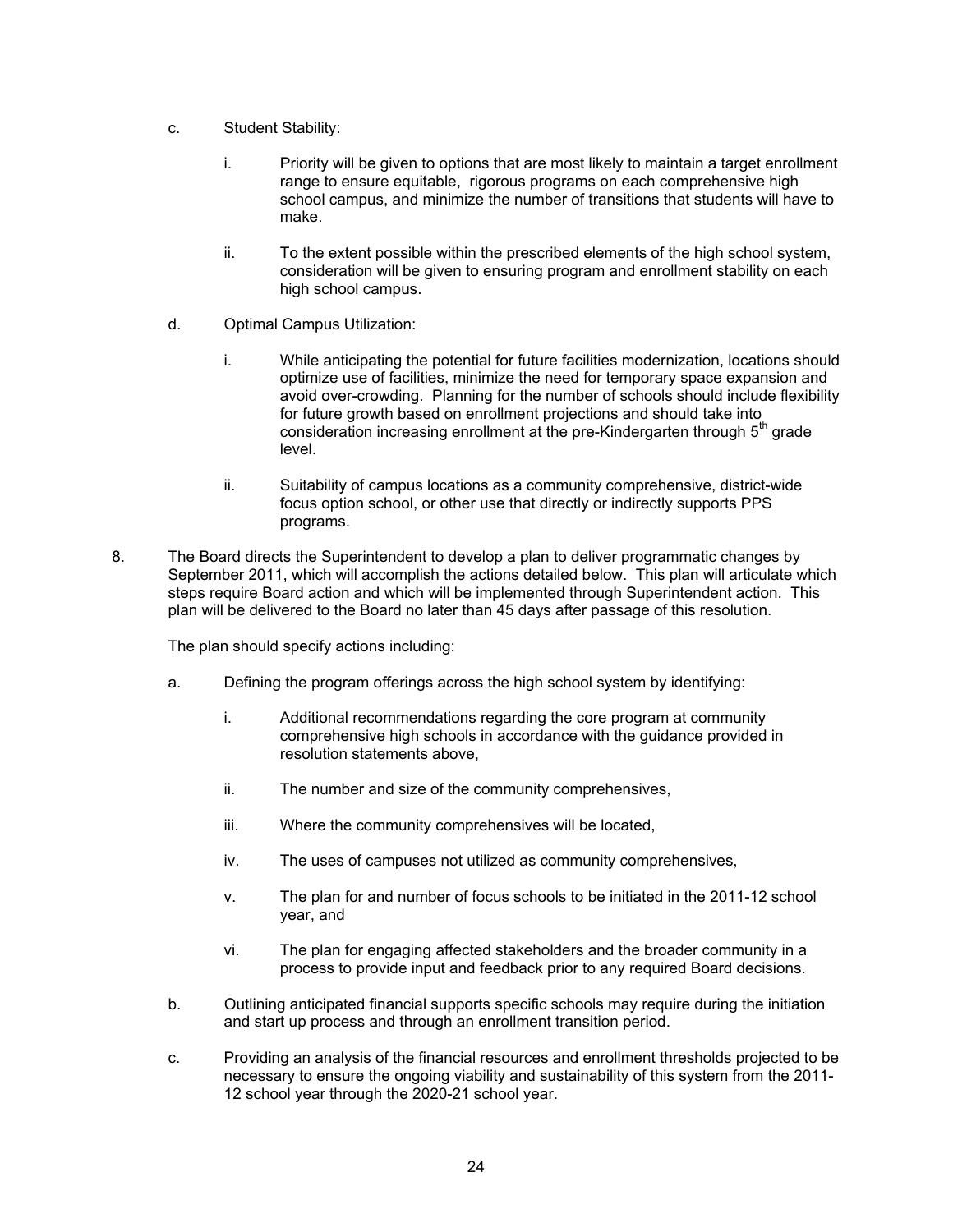- d. Providing a plan for ensuring appropriate curricular articulation of pre-kindergarten through eighth grade programs to increase readiness of every student for high school, such as:
	- i. Stable feeder patterns, school structures and boundaries that will ensure adequate enrollment and as such, enhanced program breadth and depth at the K-8 level across the system,
	- ii. Curricular definition to align standards and expectations from K-8 to 9-12 in core subject areas including math, science, social studies, language arts, world language, and the arts, and
	- iii. Strategic actions to resolve program gaps in core subject areas in order to ensure all students are prepared to benefit from the core high school program. These may include investments in additional staff and facilities improvements, changes to school or program configuration and location, or other actions necessary to resolve significant unintended differences in opportunity that can be offered between and among schools.
- e. Providing a process for designing and initiating specific enrollment and transfer changes that create stable and balanced enrollment parity across community comprehensive schools. Transfers between community schools will be limited, in order to prevent a return to the enrollment and program imbalances of the current system.

Transfer between community comprehensive campuses may still be available to:

- i. Comply with federal transfer requirements, if warranted,
- ii. Provide access to programs of study that are multi-year, constitute a significant portion of a student's schedule and cannot be offered at all community comprehensive campuses,
- iii. Promote socio-economic diversity beyond the levels possible by community school boundaries alone, or
- iv. Address urgent situations posing imminent health, safety or serious educational concerns that would be improved by the immediate movement of a student from one school to another.
- f. Developing a process to review and redraw current high school attendance boundaries, including the use of multi-variate analysis, to optimize the following high school system goals:
	- i. Student Proximity:
		- (a) Consideration will be given to student travel distance to their community comprehensive high school as defined by a designated attendance area.
		- (b) Consideration will be given to developing compact boundaries and a sense of community as well as recognizing and addressing natural and human-made barriers.
	- ii. Enrollment diversity: Creating diverse community schools, considering factors such as household income levels, the number of non-native English speakers, and the education levels of adults in the area.